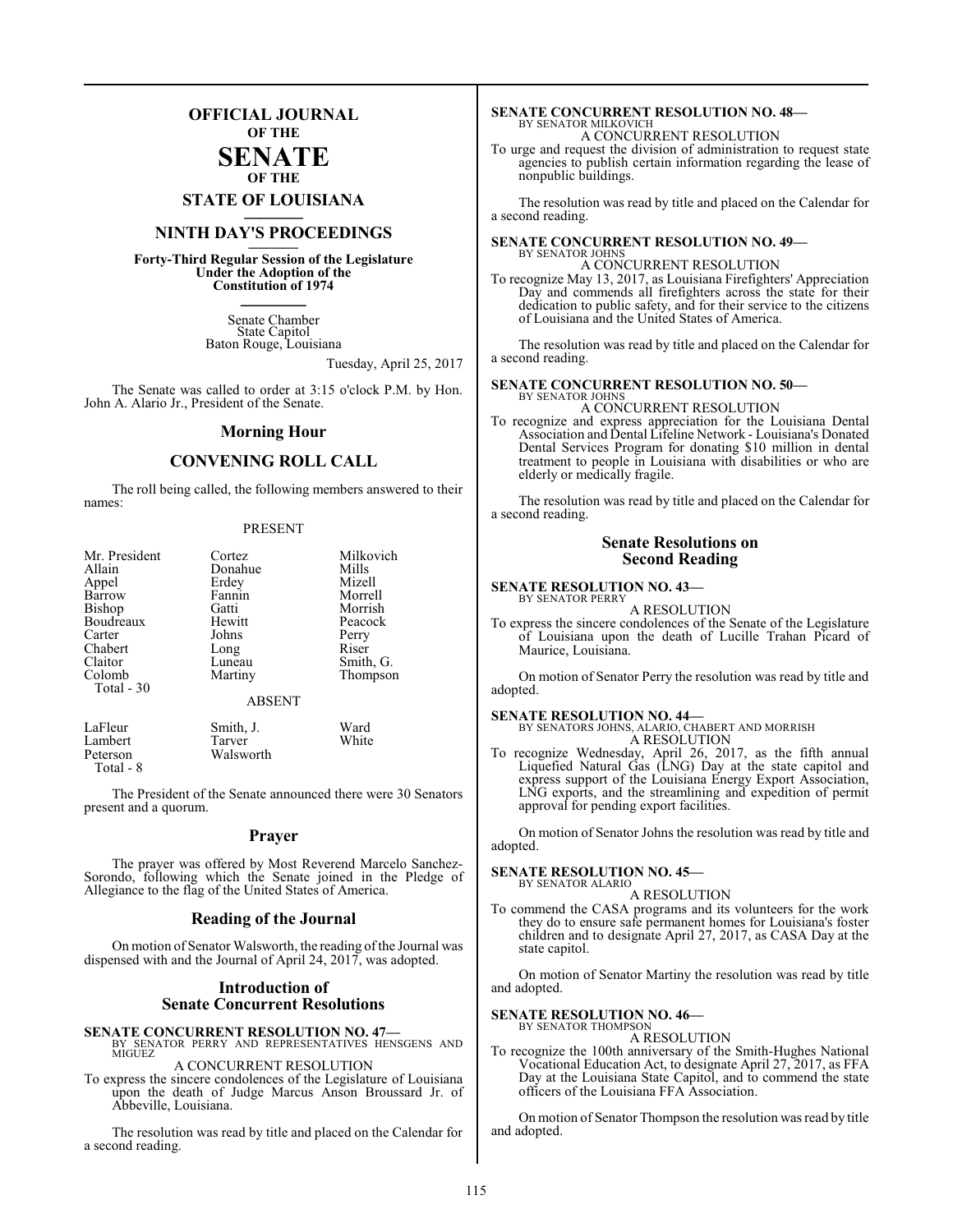#### **SENATE RESOLUTION NO. 47—**

BY SENATOR BISHOP A RESOLUTION

To commend XS Martial Arts Dojo and Save One Now for presenting the Tenth Annual Crescent City Kumite.

On motion of Senator Bishop the resolution was read by title and adopted.

#### **SENATE RESOLUTION NO. 48—** BY SENATOR COLOMB

A RESOLUTION

To express the sincere condolences of the Senate of the Legislature of Louisiana upon the passing of Scott Anthony Brooks.

On motion of Senator Colomb the resolution was read by title and adopted.

#### **SENATE RESOLUTION NO. 49—**

BY SENATOR APPEL A RESOLUTION

To recognize October 2017 as Dyslexia Awareness Month and to urge and request schools and state and local educational agencies to address the significant educational implications of dyslexia.

On motion of Senator Appel the resolution was read by title and adopted.

#### **Senate Concurrent Resolutions on Second Reading**

**SENATE CONCURRENT RESOLUTION NO. 39—**<br>BY SENATORS LONG, GATTI, MILKOVICH, PEACOCK AND TARVER<br>AND REPRESENTATIVES BAGLEY, TERRY BROWN, CARMODY, COX,<br>GLOVER, JENKINS, MCFARLAND, JIM MORRIS, REYNOLDS AND<br>SEABAUGH

#### A CONCURRENT RESOLUTION

To commend James K. Elrod, the Willis-Knighton Health System and the staff of the system on their efforts to become a superior cancer treatment provider and a source for exceptional healthcare in Northwest Louisiana and beyond.

The concurrent resolution was read by title. Senator Long moved to adopt the Senate Concurrent Resolution.

### **ROLL CALL**

The roll was called with the following result:

#### YEAS

| Mr. President | Donahue       | Mizell    |
|---------------|---------------|-----------|
| Allain        | Erdey         | Morrell   |
| Appel         | Fannin        | Morrish   |
| Barrow        | Gatti         | Peacock   |
| <b>Bishop</b> | Hewitt        | Perry     |
| Boudreaux     | Johns         | Riser     |
| Carter        | Long          | Smith, G. |
| Chabert       | Luneau        | Tarver    |
| Claitor       | Martiny       | Thompson  |
| Colomb        | Milkovich     | Walsworth |
| Cortez        | Mills         | White     |
| Total $-33$   |               |           |
|               | <b>NAYS</b>   |           |
| Total $-0$    |               |           |
|               | <b>ABSENT</b> |           |
| LaFleur       | Peterson      | Ward      |
| Lambert       | Smith, J.     |           |

Total - 5

The Chair declared the Senate adopted the Senate Concurrent Resolution and ordered it sent to the House.

## **Page 2 SENATE 9th DAY'S PROCEEDINGS**

### **SENATE CONCURRENT RESOLUTION NO. 40—**

BY SENATOR PEACOCK A CONCURRENT RESOLUTION

To commend Adriana Martin of the Southfield School in Shreveport, Louisiana, upon her mathematical skills, her rendition of the numerical quotient of Pi, and the high rankings she achieved in the 2017 National Pi Day Challenge.

The concurrent resolution was read by title. Senator Peacock moved to adopt the Senate Concurrent Resolution.

### **ROLL CALL**

The roll was called with the following result:

#### YEAS

| Mr. President<br>Allain<br>Appel<br>Barrow<br>Bishop<br>Boudreaux<br>Carter<br>Chabert<br>Claitor<br>Colomb<br>Cortez<br>Donahue<br>Total $-35$ | Erdey<br>Fannin<br>Gatti<br>Hewitt<br>Johns<br>LaFleur<br>Lambert<br>Long<br>Luneau<br>Martiny<br>Milkovich<br>Mills<br><b>NAYS</b> | Mizell<br>Morrell<br>Morrish<br>Peacock<br>Perry<br>Riser<br>Smith, G.<br>Tarver<br>Thompson<br>Walsworth<br>White |
|-------------------------------------------------------------------------------------------------------------------------------------------------|-------------------------------------------------------------------------------------------------------------------------------------|--------------------------------------------------------------------------------------------------------------------|
| Total $-0$                                                                                                                                      | <b>ABSENT</b>                                                                                                                       |                                                                                                                    |

Peterson Smith, J. Ward Total - 3

The Chair declared the Senate adopted the Senate Concurrent Resolution and ordered it sent to the House.

**SENATE CONCURRENT RESOLUTION NO. 41—** BY SENATOR WALSWORTH

A CONCURRENT RESOLUTION To commend Jerry Stovall upon his retirement fromthe Baton Rouge Area Sports Foundation.

The concurrent resolution was read by title. Senator Walsworth moved to adopt the Senate Concurrent Resolution.

### **ROLL CALL**

The roll was called with the following result:

#### YEAS

| Mr. President                   | Erdey              | Mizell             |
|---------------------------------|--------------------|--------------------|
| Allain                          | Fannin             | Morrell            |
| Appel                           | Gatti              | Morrish            |
| Barrow                          | Hewitt             | Peacock            |
| Bishop                          | Johns              | Perry              |
| Boudreaux                       | LaFleur            | Riser              |
| Carter                          | Lambert            | Smith, G.          |
| Chabert                         | Long               | Smith, J.          |
| Claitor                         | Luneau             | Tarver             |
| Colomb                          | Martiny            | Thompson           |
| Cortez<br>Donahue<br>Total - 36 | Milkovich<br>Mills | Walsworth<br>White |

**NAYS** 

Total - 0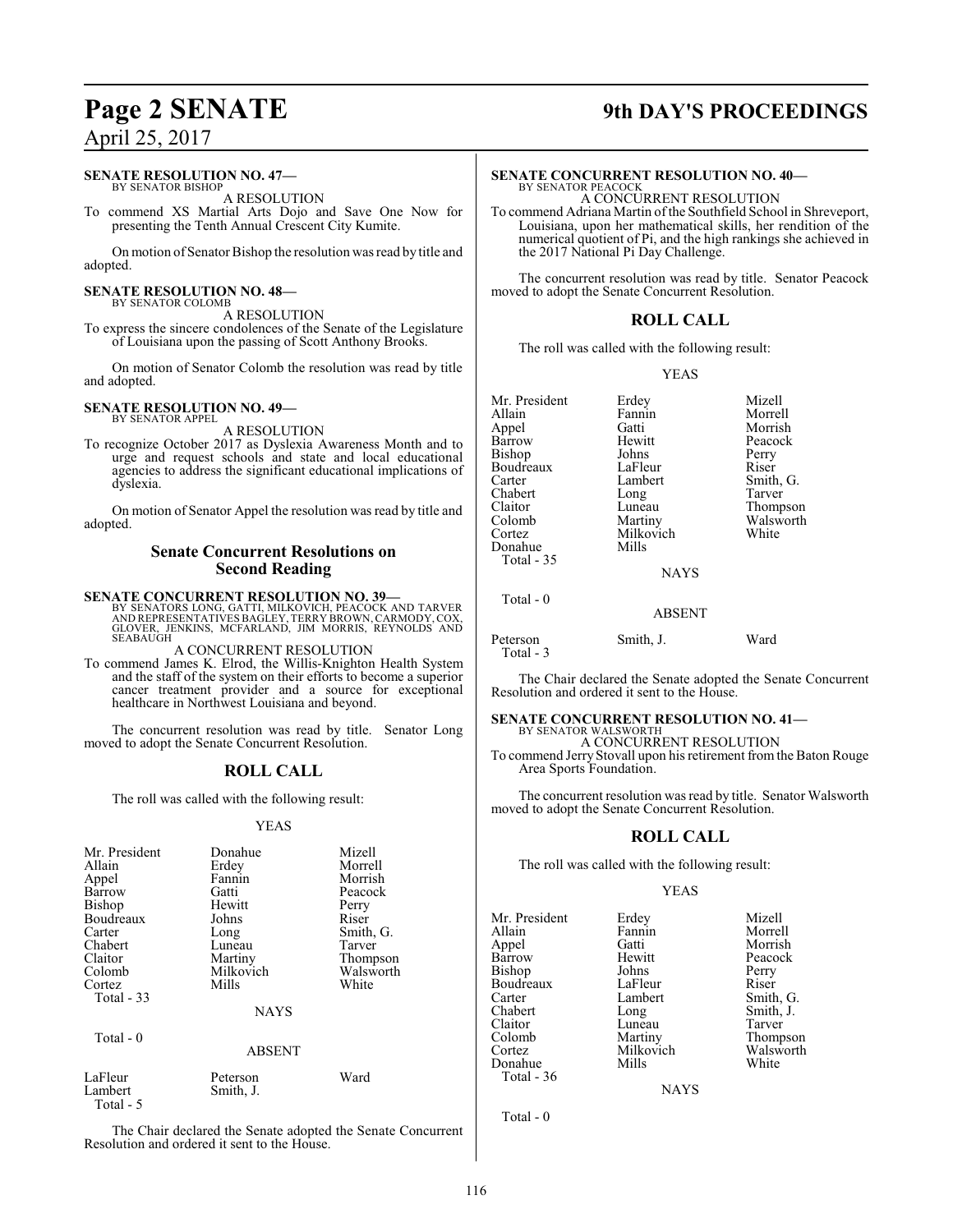#### ABSENT

Peterson Ward Total - 2

The Chair declared the Senate adopted the Senate Concurrent Resolution and ordered it sent to the House.

#### **SENATE CONCURRENT RESOLUTION NO. 42—** BY SENATOR COLOMB A CONCURRENT RESOLUTION

To recognize Tuesday, June 27, 2017, as "Post Traumatic Stress Disorder Awareness Day" in the state of Louisiana.

The concurrent resolution was read by title. Senator Colomb moved to adopt the Senate Concurrent Resolution.

#### **ROLL CALL**

The roll was called with the following result:

#### YEAS

| Mr. President | Erdey       | Mizell    |
|---------------|-------------|-----------|
| Allain        | Fannin      | Morrell   |
| Appel         | Gatti       | Morrish   |
| Barrow        | Hewitt      | Peacock   |
| Bishop        | Johns       | Perry     |
| Boudreaux     | LaFleur     | Riser     |
| Carter        | Lambert     | Smith, G. |
| Chabert       | Long        | Smith, J. |
| Claitor       | Luneau      | Tarver    |
| Colomb        | Martiny     | Thompson  |
| Cortez        | Milkovich   | Walsworth |
| Donahue       | Mills       | White     |
| Total - 36    |             |           |
|               | <b>NAYS</b> |           |

Total - 0

Total - 2

Peterson Ward

#### ABSENT

The Chair declared the Senate adopted the Senate Concurrent Resolution and ordered it sent to the House.

#### **SENATE CONCURRENT RESOLUTION NO. 43—**

BY SENATOR COLOMB A CONCURRENT RESOLUTION

To express the sincere condolences of the Legislature of Louisiana upon the death of Willie Floyd Hawkins, a committed volunteer and a public servant of rare dedication and extraordinary capabilities who looked only to serve the people of Louisiana.

The concurrent resolution was read by title. Senator Colomb moved to adopt the Senate Concurrent Resolution.

#### **ROLL CALL**

The roll was called with the following result:

#### YEAS

| Mr. President | Erdey   | Mizell    |
|---------------|---------|-----------|
| Allain        | Fannin  | Morrell   |
| Appel         | Gatti   | Morrish   |
| Barrow        | Hewitt  | Peacock   |
| <b>Bishop</b> | Johns   | Perry     |
| Boudreaux     | LaFleur | Riser     |
| Carter        | Lambert | Smith, G. |
| Chabert       | Long    | Smith, J. |
| Claitor       | Luneau  | Tarver    |
| Colomb        | Martiny | Thompson  |
|               |         |           |

### Cortez Milkovich Walsworth Donahue Total - 36 **NAYS**

Peterson Ward Total - 2

Total - 0

The Chair declared the Senate adopted the Senate Concurrent Resolution and ordered it sent to the House.

ABSENT

### **SENATE CONCURRENT RESOLUTION NO. 44—**

BY SENATOR COLOMB A CONCURRENT RESOLUTION

To commend the Public Administration Institute Student Association (PAISA) at Louisiana State University and to recognize April 13, 2017, as the nineteenth annual PAISA Day at the Louisiana Legislature.

The concurrent resolution was read by title. Senator Colomb moved to adopt the Senate Concurrent Resolution.

#### **ROLL CALL**

The roll was called with the following result:

#### YEAS

| Mr. President | Erdey     | Mizell    |
|---------------|-----------|-----------|
| Allain        | Fannin    | Morrell   |
|               |           |           |
| Appel         | Gatti     | Morrish   |
| Barrow        | Hewitt    | Peacock   |
| Bishop        | Johns     | Perry     |
| Boudreaux     | LaFleur   | Riser     |
| Carter        | Lambert   | Smith, G. |
| Chabert       | Long      | Smith, J. |
| Claitor       | Luneau    | Tarver    |
| Colomb        | Martiny   | Thompson  |
| Cortez        | Milkovich | Walsworth |
| Donahue       | Mills     | White     |
| Total - 36    |           |           |
|               | NAYS      |           |

Total - 0

ABSENT

Peterson Ward Total - 2

The Chair declared the Senate adopted the Senate Concurrent Resolution and ordered it sent to the House.

#### **SENATE CONCURRENT RESOLUTION NO. 45—** BY SENATOR COLOMB

#### A CONCURRENT RESOLUTION

To memorialize the Congress of the United States to extend or eliminate the currently expired ratification time limit on the Equal Rights Amendment.

The resolution was read by title and referred by the President to the Committee on Senate and Governmental Affairs.

### **SENATE CONCURRENT RESOLUTION NO. 46—** BY SENATOR APPEL AND REPRESENTATIVE HENRY A CONCURRENT RESOLUTION

To commend Bill Capo for outstanding service to people of Louisiana and beyond.

The concurrent resolution was read by title. Senator Appel moved to adopt the Senate Concurrent Resolution.

# **9th DAY'S PROCEEDINGS Page 3 SENATE** April 25, 2017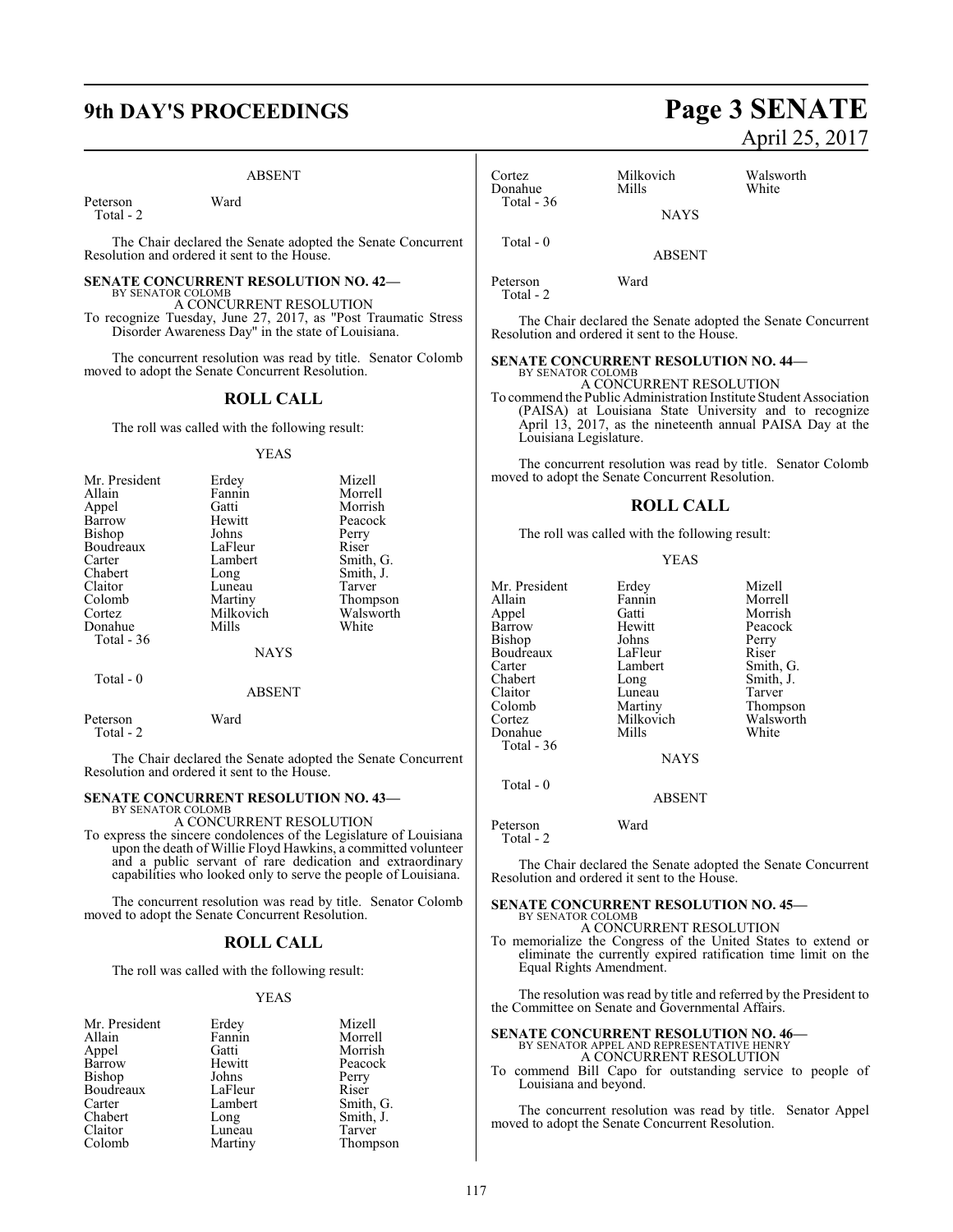### **ROLL CALL**

The roll was called with the following result:

#### YEAS

| Erdey<br>Fannin<br>Gatti<br>Hewitt<br>Johns<br>LaFleur<br>Lambert<br>Long<br>Luneau | Morrell<br>Morrish<br>Peacock<br>Perry<br>Riser<br>Smith, G.<br>Smith, J.<br>Tarver |
|-------------------------------------------------------------------------------------|-------------------------------------------------------------------------------------|
|                                                                                     |                                                                                     |
|                                                                                     |                                                                                     |
|                                                                                     |                                                                                     |
|                                                                                     |                                                                                     |
|                                                                                     |                                                                                     |
| Martiny                                                                             | Thompson                                                                            |
| Milkovich                                                                           | Walsworth                                                                           |
| Mills                                                                               | White                                                                               |
|                                                                                     |                                                                                     |
| <b>NAYS</b>                                                                         |                                                                                     |
|                                                                                     |                                                                                     |

### ABSENT

Peterson Ward Total - 2

Total - 0

The Chair declared the Senate adopted the Senate Concurrent Resolution and ordered it sent to the House.

#### **Message from the House**

#### **ASKING CONCURRENCE IN HOUSE BILLS AND JOINT RESOLUTIONS**

#### April 24, 2017

To the Honorable President and Members of the Senate:

I am directed to inform your honorable body that the House of Representatives has finally passed and asks your concurrence in the following House Bills and Joint Resolutions:

HB No. 460

Respectfully submitted, ALFRED W. SPEER Clerk of the House of Representatives

#### **House Bills and Joint Resolutions on First Reading**

**HOUSE BILL NO. 460—**<br>BY REPRESENTATIVES BERTHELOT, ABRAHAM, AMEDEE, BACALA,<br>BAGNERIS, BARAS, BILLIOT, CHAD BROWN, TERRY BROWN,<br>CARMODY, ROBBY CARTER, STEVE CARTER, CHANEY, CONNICK,<br>COX, DEVILLIER, EDMONDS, FALCONER, FOIL, RICHARD, ŚCHEXNÁYDER, ŚCHRÓDER, SHADOIN, STAGNI,<br>STEFANSKI,ANDSTOKES

AN ACT

To enact R.S. 22:347(A)(1)(c) and R.S. 40:1593.1, relative to the authority of the state fire marshal to purchase group insurance; to provide for disposition of monies; to provide for definitions; to provide for legislative findings; to authorize the purchase of certain group insurance; to require certain qualifications for benefit eligibility; to limit eligibility; to provide for procedure; and to provide for related matters.

The bill was read by title and placed on the Calendar for a second reading.

### **Page 4 SENATE 9th DAY'S PROCEEDINGS**

#### **Message from the House**

#### **ASKING CONCURRENCE IN HOUSE CONCURRENT RESOLUTIONS**

April 24, 2017

To the Honorable President and Members of the Senate:

I am directed to inform your honorable body that the House of Representatives has finally passed and asks your concurrence in the following House Concurrent Resolutions:

HCR No. 44

Respectfully submitted, ALFRED W. SPEER Clerk of the House of Representatives

#### **House Concurrent Resolutions on First Reading**

### **HOUSE CONCURRENT RESOLUTION NO. 44—** BY REPRESENTATIVE AMEDEE A CONCURRENT RESOLUTION

To commend the Louisiana State University at Alexandria men's basketball team for its meritorious achievements in its first three seasons and to congratulate the Generals on an outstanding 2016-2017 season.

The resolution was read by title and placed on the Calendar for a second reading.

#### **House Bills and Joint Resolutions on Second Reading**

## **HOUSE BILL NO. 137—** BY REPRESENTATIVE JENKINS

AN ACT

To amend and reenact R.S. 40:1231.8(A)(2)(b) and 1237.2(A)(2)(b), relative to medical malpractice claims; to provide for the date of filing of a request for a medical review panel; and to provide for related matters.

The bill was read by title and referred by the President to the Committee on Judiciary A.

#### **HOUSE BILL NO. 211—**

BY REPRESENTATIVE FOIL

AN ACT To amend and reenact R.S. 12:1-401(C) and (F), 1-403(B)(2),  $204(B)$ (introductory paragraph),  $236(C)(1)(a)$ ,  $308(A)(1)$ ,  $1306(A)(3)$ (introductory paragraph) and  $(F)$ ,  $1308(A)(2)(b)$ ,  $1350(A)(1)(c)$  and  $(B)(2)$  and R.S.  $51:215(A)(1)$ , to enact R.S. 12:1308.3(C)(8)(c), and to repeal R.S. 12:315 and 1356, relative to regulations by the secretary of state with respect to filings of business entities; to provide relative to corporations, partnerships, and certain limited liability companies; to provide relative to agents for service of process; to repeal certain penalties applicable to foreign limited liability companies; to provide technical changes; and to provide for related matters.

The bill was read by title and referred by the President to the Committee on Commerce, Consumer Protection, and International Affairs.

**HOUSE BILL NO. 290—** BY REPRESENTATIVE COX

AN ACT

To amend and reenact R.S. 37:3415.10(D), relative to appraisal management company license applications and renewals; to change a sunset provision; and to provide for related matters.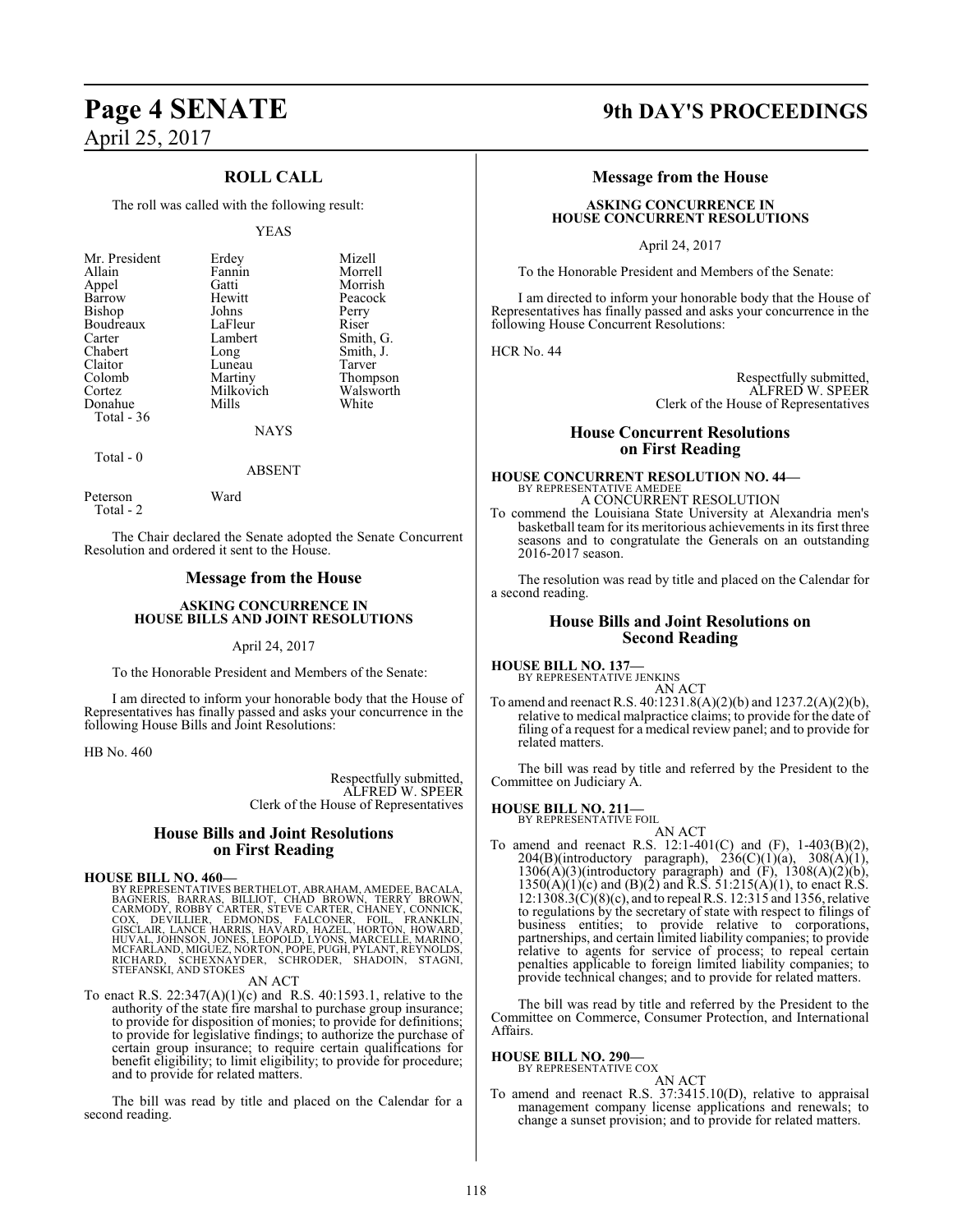# **9th DAY'S PROCEEDINGS Page 5 SENATE**

The bill was read by title and referred by the President to the Committee on Commerce, Consumer Protection, and International Affairs.

### **HOUSE BILL NO. 299—**

BY REPRESENTATIVE COUSSAN AN ACT

To repeal Chapter 31 of Title 51 of the Louisiana Revised Statutes of 1950, comprised of R.S. 51:2101 and 2102, relative to the Louisiana Immersive Technologies Enterprise; to dissolve the Louisiana Immersive Technologies Enterprise Commission; to transfer the ownership of certain property; to provide for certain authority; and to provide for related matters.

The bill was read by title and referred by the President to the Committee on Commerce, Consumer Protection, and International Affairs.

**HOUSE BILL NO. 310—** BY REPRESENTATIVES REYNOLDS AND FOIL AN ACT

To amend and reenact R.S. 12:1-140(25B), 1-402(C), 1-727(A), 1- 728(A), 1-1435(I), 1-1436(E) and (F), and 1-1444(A)(2) and (F)(1) and to enact R.S. 12:1-742.2 and 1-742.3, relative to corporations; to provide relative to quorum and voting requirements; to provide for the reservation of a terminated corporation's name; to provide with respect to shareholder meetings for the election of directors; to provide for personal jurisdiction over nonresident directors; to provide for venue in derivative proceedings; to provide with respect to an oppressed shareholder's right to withdraw and the judicial determination of fair value and payment terms; to provide for the reinstatement of a terminated corporation; and to provide for related matters.

The bill was read by title and referred by the President to the Committee on Commerce, Consumer Protection, and International Affairs.

#### **HOUSE BILL NO. 317—** BY REPRESENTATIVE BAGLEY

AN ACT

To amend and reenact Children's Code Article 1117(B), relative to the surrender of children for adoption; to provide relative to the agencies who may accept the surrender of children for adoption; and to provide for related matters.

The bill was read by title and referred by the President to the Committee on Judiciary A.

#### **House Concurrent Resolutions on Second Reading**

#### **HOUSE CONCURRENT RESOLUTION NO. 2—** BY REPRESENTATIVE FOIL

A CONCURRENT RESOLUTION

To authorize and request the Louisiana State Law Institute to study and make recommendations regarding the 2009 legislative changes to the laws of tutorship and emancipation.

The resolution was read by title and referred by the President to the Committee on Judiciary A.

#### **HOUSE CONCURRENT RESOLUTION NO. 39—**

BY REPRESENTATIVE BERTHELO A CONCURRENT RESOLUTION

To designate Wednesday, May 3, 2017, as LMA Municipal Day at the state capitol.

The resolution was read by title. Senator Lambert moved to concur in the House Concurrent Resolution.

# April 25, 2017

### **ROLL CALL**

The roll was called with the following result:

YEAS

| Mr. President | Erdey       | Mizell    |
|---------------|-------------|-----------|
| Allain        | Fannin      | Morrell   |
| Appel         | Gatti       | Morrish   |
| Barrow        | Hewitt      | Peacock   |
| Bishop        | Johns       | Perry     |
| Boudreaux     | LaFleur     | Riser     |
| Carter        | Lambert     | Smith, G. |
| Chabert       | Long        | Tarver    |
| Claitor       | Luneau      | Thompson  |
| Colomb        | Martiny     | Walsworth |
| Cortez        | Milkovich   | White     |
| Donahue       | Mills       |           |
| Total $-35$   |             |           |
|               | <b>NAYS</b> |           |
| Total - 0     |             |           |
|               | ABSENT      |           |

Peterson Smith, J. Ward Total - 3

The Chair declared the Senate concurred in the House Concurrent Resolution and ordered it returned to the House.

# **HOUSE CONCURRENT RESOLUTION NO. 40—** BY REPRESENTATIVE HALL AND SENATOR LUNEAU

A CONCURRENT RESOLUTION To commend the Peabody Magnet High School boys basketball team upon winning the  $2017$  Class  $3\overline{A}$  state championship.

The resolution was read by title. Senator Luneau moved to concur in the House Concurrent Resolution.

### **ROLL CALL**

The roll was called with the following result:

|--|

|               | Mizell                                                      |
|---------------|-------------------------------------------------------------|
| Fannin        | Morrell                                                     |
| Gatti         | Morrish                                                     |
| Hewitt        | Peacock                                                     |
|               | Perry                                                       |
| LaFleur       | Riser                                                       |
| Lambert       | Smith, G.                                                   |
|               | Tarver                                                      |
| Luneau        | Thompson                                                    |
|               | Walsworth                                                   |
|               | White                                                       |
| Mills         |                                                             |
|               |                                                             |
| <b>NAYS</b>   |                                                             |
|               |                                                             |
| <b>ABSENT</b> |                                                             |
|               | Ward                                                        |
|               | Erdey<br>Johns<br>Long<br>Martiny<br>Milkovich<br>Smith, J. |

Total - 3

The Chair declared the Senate concurred in the House Concurrent Resolution and ordered it returned to the House.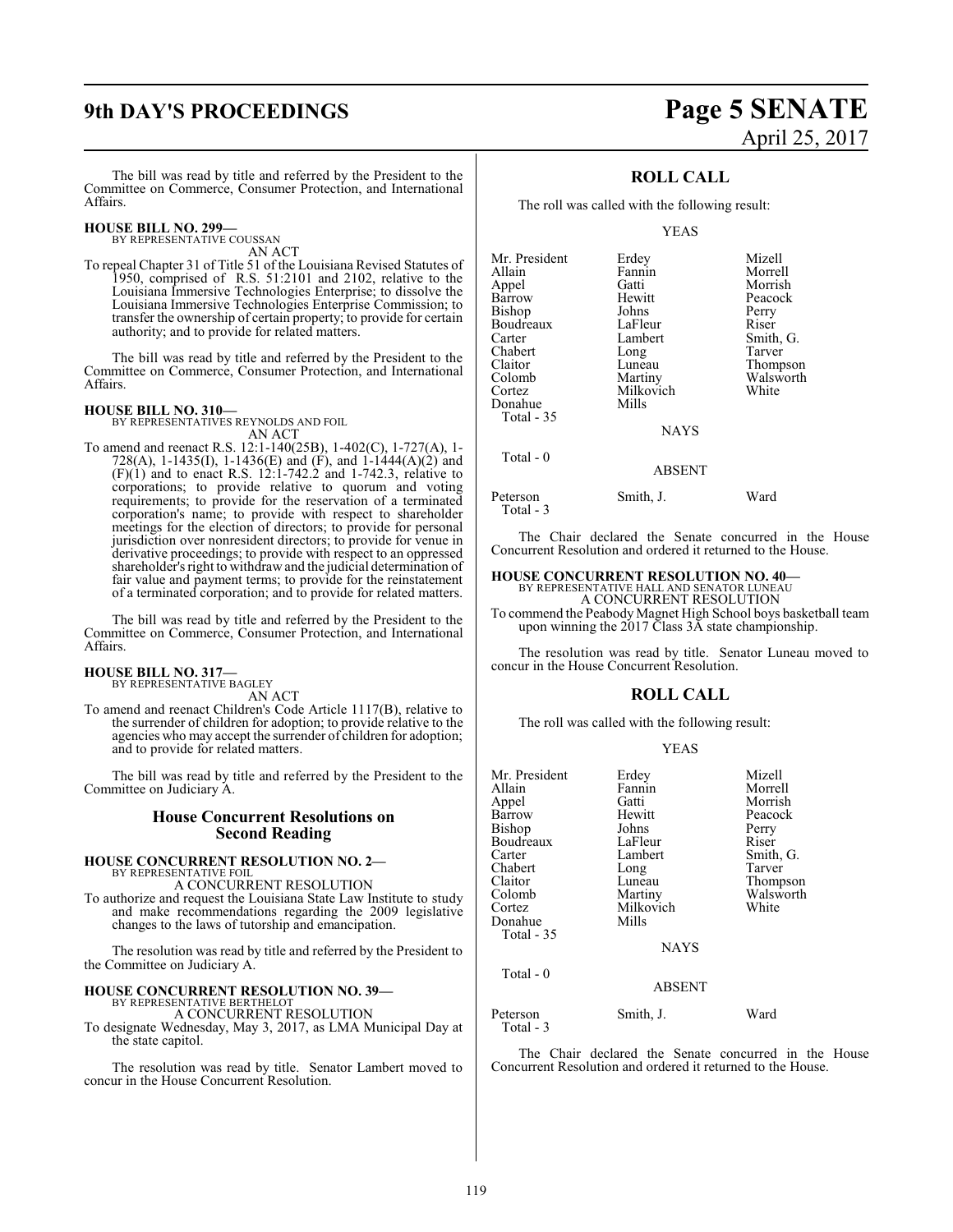#### **HOUSE CONCURRENT RESOLUTION NO. 41—**

BY REPRESENTATIVE GARY CARTER A CONCURRENT RESOLUTION

To commend Tulane University students John Robertson, Otto Lyon, Benjamin Lewson, Matthew Gorban, Ethan Gasta, Maxwell Woody, and Afsheen Sajjadi upon their selection as winners of NASA's 2017 BIG Idea Challenge competition.

The resolution was read by title. Senator Carter moved to concur in the House Concurrent Resolution.

### **ROLL CALL**

The roll was called with the following result:

#### YEAS

| Mr. President<br>Allain<br>Appel<br>Barrow<br>Bishop<br>Boudreaux<br>Carter<br>Chabert<br>Claitor<br>Colomb<br>Cortez | Erdey<br>Fannin<br>Gatti<br>Hewitt<br>Johns<br>LaFleur<br>Lambert<br>Long<br>Luneau<br>Martiny<br>Milkovich | Mizell<br>Morrell<br>Morrish<br>Peacock<br>Perry<br>Riser<br>Smith, G.<br>Tarver<br>Thompson<br>Walsworth<br>White |
|-----------------------------------------------------------------------------------------------------------------------|-------------------------------------------------------------------------------------------------------------|--------------------------------------------------------------------------------------------------------------------|
| Donahue<br>Total $-35$                                                                                                | Mills<br><b>NAYS</b>                                                                                        |                                                                                                                    |
| Total $-0$                                                                                                            | <b>ABSENT</b>                                                                                               |                                                                                                                    |
| Peterson<br>Total - 3                                                                                                 | Smith, J.                                                                                                   | Ward                                                                                                               |

The Chair declared the Senate concurred in the House Concurrent Resolution and ordered it returned to the House.

#### **HOUSE CONCURRENT RESOLUTION NO. 42—** BY REPRESENTATIVE TERRY LANDRY

A CONCURRENT RESOLUTION

To commend Mt. Calvary Baptist Church of New Iberia on its one hundred forty-second anniversary.

The resolution was read by title. Senator Mills moved to concur in the House Concurrent Resolution.

#### **ROLL CALL**

The roll was called with the following result:

#### YEAS

| Mr. President | Erdey         | Mizell    |
|---------------|---------------|-----------|
| Allain        | Fannin        | Morrell   |
| Appel         | Gatti         | Morrish   |
| <b>Barrow</b> | Hewitt        | Peacock   |
| Bishop        | Johns         | Perry     |
| Boudreaux     | LaFleur       | Riser     |
| Carter        | Lambert       | Smith, G. |
| Chabert       | Long          | Tarver    |
| Claitor       | Luneau        | Thompson  |
| Colomb        | Martiny       | Walsworth |
| Cortez        | Milkovich     | White     |
| Donahue       | Mills         |           |
| Total - 35    |               |           |
|               | <b>NAYS</b>   |           |
| Total - 0     |               |           |
|               | <b>ABSENT</b> |           |
| Peterson      | Smith, J.     | Ward      |

# **Page 6 SENATE 9th DAY'S PROCEEDINGS**

Total - 3

The Chair declared the Senate concurred in the House Concurrent Resolution and ordered it returned to the House.

### **HOUSE CONCURRENT RESOLUTION NO. 43—** BY REPRESENTATIVE DUSTIN MILLER A CONCURRENT RESOLUTION

To recognize the week of May 6 through 12, 2017, as National Nurses Week in Louisiana

The resolution was read by title. Senator Mills moved to concur in the House Concurrent Resolution.

#### **ROLL CALL**

The roll was called with the following result:

#### YEAS

Mr. President Erdey Mizell<br>Allain Fannin Morrel Fannin Morrell<br>Gatti Morrish Appel Gatti<br>Barrow Hewitt Hewitt Peacock<br>Johns Perry Bishop Johns Perry<br>Boudreaux LaFleur Riser Boudreaux LaFleur<br>Carter Lambert Carter Lambert Smith, G.<br>Chabert Long Smith, J. Chabert Long Smith, J.<br>Claitor Luneau Tarver Claitor Luneau<br>Colomb Martiny Colomb Martiny Thompson Milkovich Walsworth Walsworth Donahue Total - 36 NAYS

Peterson Ward Total - 2

Total - 0

The Chair declared the Senate concurred in the House Concurrent Resolution and ordered it returned to the House.

ABSENT

#### **Reports of Committees**

The following reports of committees were received and read:

#### **REPORT OF COMMITTEE ON**

### **JUDICIARY A**

Senator W. Jay Luneau, Vice Chairman on behalf of the Committee on Judiciary A, submitted the following report:

#### April 25, 2017

To the President and Members of the Senate:

I am directed by your Committee on Judiciary A to submit the following report:

#### **SENATE BILL NO. 9—** BY SENATOR ALLAIN

AN ACT

To amend and reenact Civil Code Arts. 655 and 656, relative to servitudes; to provide relative to natural servitudes; to provide relative to natural drainage, obligations of owners, and dominant and servient estates; to provide certain terms and effects; and to provide for related matters.

Reported favorably.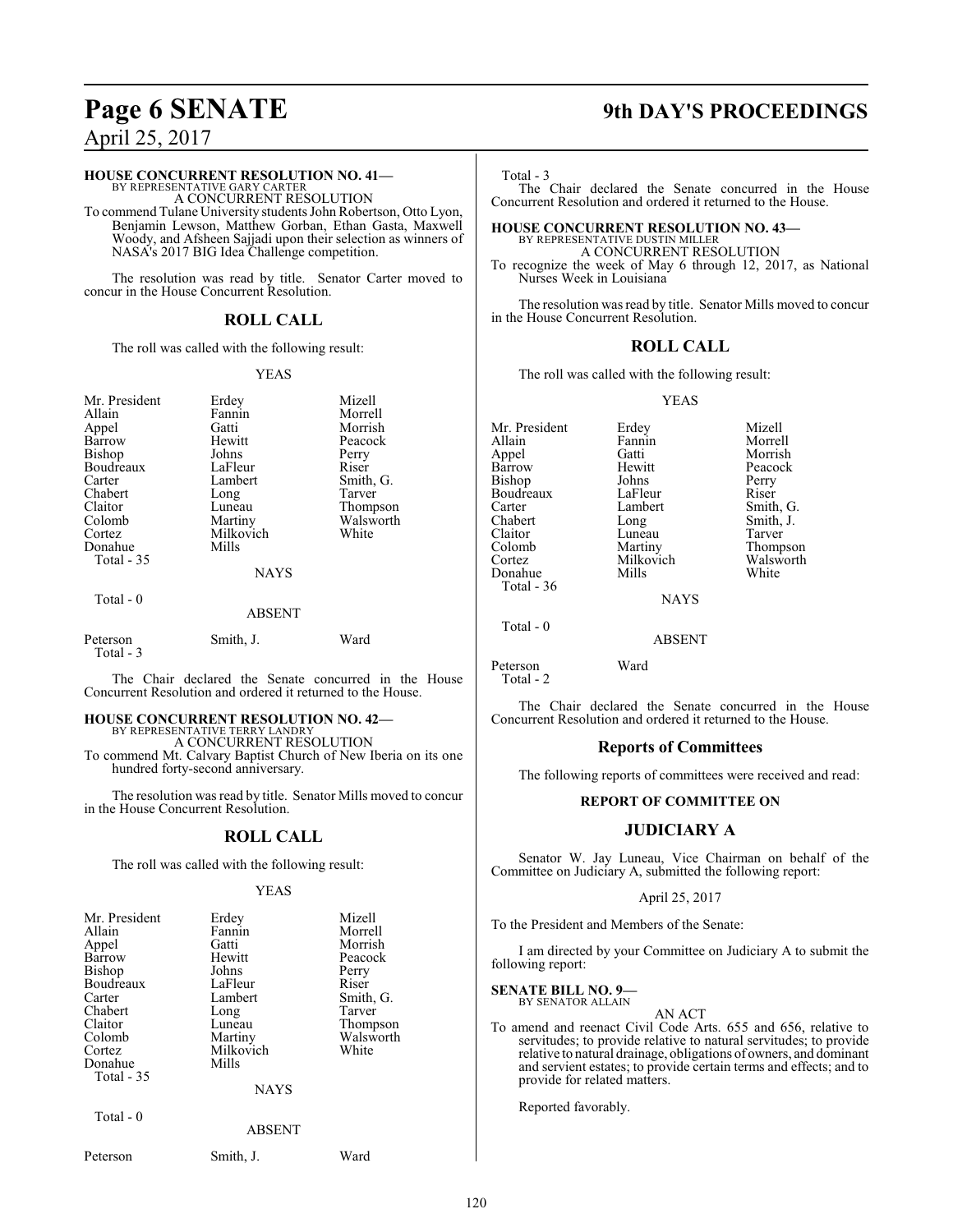# **9th DAY'S PROCEEDINGS Page 7 SENATE**

#### **SENATE BILL NO. 109—**

BY SENATOR CLAITOR AN ACT

To enact Part V of Chapter 1 of Code Title XXIV of Code Book III of Title 9 of the Louisiana Revised Statutes of 1950, to be comprised of R.S. 9:5836, relative to the effect of obligations during certain emergencies and disasters; to provide relative to suspension of prescription and peremptive periods and other legal deadlines; to provide relative to the extension of prescription and peremptive periods and other legal deadlines; to provide relative to the ratification of Executive Orders JBE 2016-53, 2016-57, and 2016-66; to provide certain terms, conditions, procedures, and requirements; to provide for retroactive application; and to provide for related matters.

Reported favorably.

#### **SENATE BILL NO. 129—**

BY SENATORS ALLAIN AND APPEL AN ACT

To amend and reenact R.S. 9:1254(A), relative to rights and servitude of passage on certain waterways; to provide for limitations of a servitude of passage; and to provide for related matters.

Reported with amendments.

**SENATE BILL NO. 185** BY SENATOR LUNEAU

AN ACT

To amend and reenact Code of Civil Procedure Art. 1464, relative to physical or mental examinations of persons in custody or under the legal control of a party; to limit the number of examinations to which a person must submit; to provide relative to videotaping of examinations under certain circumstances; and to provide for related matters.

Reported with amendments.

Respectfully submitted, W. JAY LUNEAU Vice Chairman

#### **REPORT OF COMMITTEE ON**

#### **JUDICIARY B**

Senator Gary L. Smith, Jr., Chairman on behalf of the Committee on Judiciary B, submitted the following report:

April 25, 2017

To the President and Members of the Senate:

I am directed by your Committee on Judiciary B to submit the following report:

#### **SENATE BILL NO. 151—** BY SENATOR WHITE

AN ACT

To enact R.S. 29:733-A and to repeal R.S. 29:733, relative to emergency preparedness; to create the Interstate Emergency Management Assistance Compact; to provide for responsibilities, powers, duties, functions, and liability of the compact; to provide terms, conditions, procedures, and requirements; to repeal the Interstate Emergency Preparedness and Disaster Compact; and to provide for related matters.

Reported with amendments.

#### **SENATE BILL NO. 212—** BY SENATOR GARY SMITH

AN ACT

To amend and reenact R.S. 40:2405(A)(3), relative to peace officers; to provide regarding the authority to carry a concealed weapon by reserve or part-time peace officers; and to provide for related matters.

# April 25, 2017

Reported with amendments.

#### **SENATE BILL NO. 222—** BY SENATOR ERDEY

AN ACT To amend and reenact R.S. 39:1533(A) and to enact Chapter 7-C of Title 40 of the Louisiana Revised Statutes of 1950, to be comprised of R.S. 40:1668, relative to disability benefits for certain public employees; to provide benefits for firemen and law enforcement officers who are permanently and totally disabled as a result of a catastrophic injury sustained in the line of duty; and to provide for related matters.

Reported with amendments.

Respectfully submitted, GARY L. SMITH JR. Chairman

#### **REPORT OF COMMITTEE ON**

#### **JUDICIARY C**

Senator Dan Claitor, Chairman on behalf of the Committee on Judiciary C, submitted the following report:

#### April 25, 2017

To the President and Members of the Senate:

I am directed by your Committee on Judiciary C to submit the following report:

### **SENATE BILL NO. 128—** BY SENATOR MILKOVICH

AN ACT

To amend and reenact R.S. 14:87.3(C) and (D) and to enact R.S. 14:87.3(E), to prohibit cutting, resection, excision, harvesting, or removing a body part, organ, or tissue of an aborted baby for sale, commerce, transport, research, or profit; to provide penalties; and to provide for related matters.

Reported with amendments.

**SENATE BILL NO. 142—** BY SENATOR CLAITOR AND REPRESENTATIVE TERRY LANDRY AN ACT

To amend and reenact R.S. 14:30(C), 42(D), and 113(C), relative to offenses punishable by death; to eliminate the death penalty as punishment for the crimes of first degree murder, first degree rape, and treason; to provide for the penalty of life imprisonment without benefit of parole, probation, or suspension of sentence for the crime of treason; to provide for prospective application; and to provide for related matters.

Reported favorably.

### **SENATE BILL NO. 146—** BY SENATOR CLAITOR

AN ACT

To amend and reenact R.S. 15:529.1(C) and (G), relative to the Habitual Offender Law; to decrease the cleansing period for offenses that are not crimes of violence or sex offenses; to provide for the suspension of imposition or execution of a sentence under the Habitual Offender Law under certain circumstances; and to provide for related matters.

Reported favorably.

Respectfully submitted, DAN CLAITOR Chairman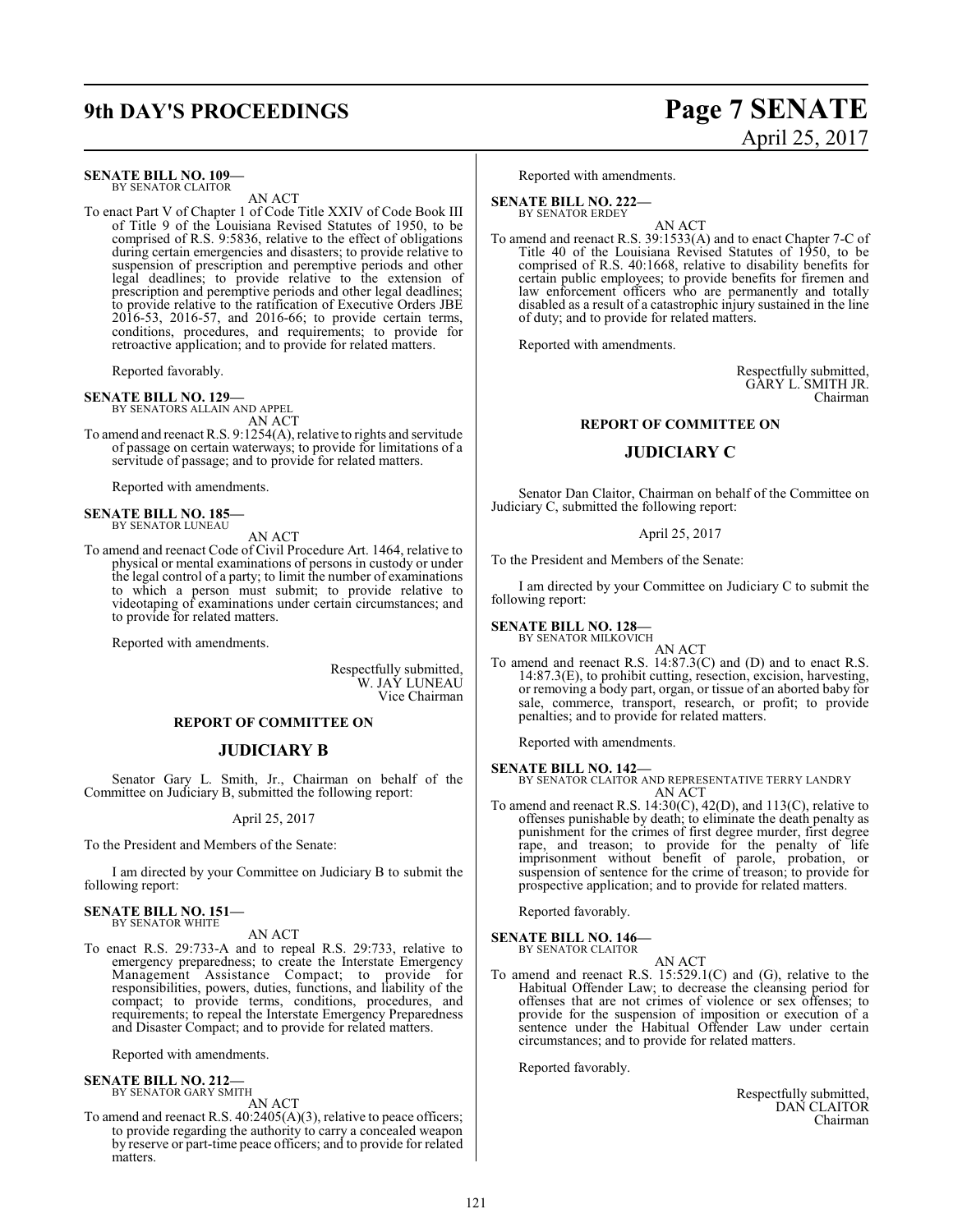# **Page 8 SENATE 9th DAY'S PROCEEDINGS**

April 25, 2017

#### **Senate Bills and Joint Resolutions on Second Reading Reported by Committees**

**SENATE BILL NO. 7—**<br>BY SENATORS PEACOCK, CHABERT, CORTEZ, LONG, MIZELL AND MORRISH

AN ACT

To amend and reenact R.S. 11:1316 and 1345.8, relative to members of the Louisiana State Police Retirement System killed in the line of duty by an intentional act of violence; to provide for the survivor benefits of these members; to provide for qualifications to receive such survivor benefits; to provide for benefit calculations; to provide for an effective date; and to provide for related matters.

Reported with amendments by the Committee on Retirement.

#### **SENATE COMMITTEE AMENDMENTS**

Amendments proposed by Senate Committee on Retirement to Original Senate Bill No. 7 by Senator Peacock

#### AMENDMENT NO. 1

On page 3, delete lines 15 and 16 and insert the following:

"B.**(1)** If the member has a surviving spouse, **a** child or children who are minors, have a disability, or are mentally incapacitated, **or both a surviving spouse and a child or children,** the amount of the total"

#### AMENDMENT NO. 2

On page 3, line 18, change "and children" to "and **any** children"

#### AMENDMENT NO. 3

On page 3, delete lines 22 and 23 and insert the following: "**(2) If the member has a surviving spouse, a child or children who are minors, have a disability, or are mentally incapacitated, or both a surviving spouse and a child or children, and the member** is

#### AMENDMENT NO. 4

On page 3, line 28, change "**children**" to "**any children**"

#### AMENDMENT NO. 5

On page 4, line 12, change "Section  $29(E)(5)(b)$ " to "Section  $29(F)$ "

On motion of Senator Peacock, the committee amendment was adopted. The amended bill was read by title, ordered engrossed and passed to a third reading.

#### **SENATE BILL NO. 8—** BY SENATOR PEACOCK

AN ACT

To enact R.S. 11:143.1 and 888.1 and to repeal R.S. 11:896 and 1119, relative to enrollment in certain state and statewide retirement systems; to provide for the correction of enrollment errors, including the transfer of monies, service credit, and liabilities; to provide for the payment of costs of the transfer; to provide for an effective date; and to provide for related matters.

Reported with amendments by the Committee on Retirement.

#### **SENATE COMMITTEE AMENDMENTS**

Amendments proposed by Senate Committee on Retirement to Original Senate Bill No. 8 by Senator Peacock

#### AMENDMENT NO. 1

On page 1, line 2, change "and 1119," to ", 1119, and 2214.1,"

AMENDMENT NO. 2

On page 4, line 26, change "and 1119" to ", 1119, and 2214.1"

#### AMENDMENT NO. 3

On page 4, between lines 26 and 27, insert the following:

"Section 3. The cost of this Act, if any, shall be funded through additional employer contributions, as provided in R.S. 11:143.1(D)(3), in compliance with Article X, Section 29(F) of the Constitution of Louisiana."

#### AMENDMENT NO. 4

On page 4, line 27, change "Section 3." to "Section 4."

On motion of Senator Peacock, the committee amendment was adopted. The amended bill was read by title, ordered engrossed and passed to a third reading.

#### **SENATE BILL NO. 11—**

BY SENATOR PEACOCK

AN ACT To amend and reenact R.S. 11:701(introductory paragraph), (7), and (29), 702, 821, 822(A)(2), (7), (8)(introductory paragraph), (9), and (10), 826, 831, 832, 833, 834(A)(1) and (2)(introductory paragraph), (B), (C), and (D), 1001, 1002(introductory paragraph), (8), and (26), and 1161, to enact R.S. 11:691, 701(22.2), and 1002(21.1), and to repeal R.S. 11:1162 through 1165 and 1166 through 1171 and R.S. 36:769(D)(4), relative to the merger of the Teachers'Retirement System of Louisiana and the Louisiana School Employees'Retirement System; to provide for consolidation of administration of the two systems; to provide for the maintenance of separate plans, including asset pools, actuarial valuations, and contribution rates, without a change in benefits; to provide for development of a strategy to consolidate the plans; to provide for the redesignation of certain provisions of the Louisiana Revised Statutes of 1950 and to direct the Louisiana State Law Institute with respect to the redesignations; to provide for an effective date; and to provide for related matters.

Reported with amendments by the Committee on Retirement.

#### **SENATE COMMITTEE AMENDMENTS**

Amendments proposed by Senate Committee on Retirement to Original Senate Bill No. 11 by Senator Peacock

#### AMENDMENT NO. 1

On page 8, line 21, change "**each plan**" to "**each respective plan**"

### AMENDMENT NO. 2

On page 12, line 18, change "R.S. 11:822(A)(8)" to "R.S.  $11:822(A)(9)$ "

#### AMENDMENT NO. 3

On page 12, line,  $\overline{2}1$ , change "R.S. 11:822(A)(8)" to "R.S.  $11:822(A)(9)$ "

#### AMENDMENT NO. 4

On page 13, line 26, change "December 31, 2017" to "January 31, 2018"

On motion of Senator Peacock, the committee amendment was adopted. The amended bill was read by title, ordered engrossed and passed to a third reading.

#### **SENATE BILL NO. 15—** BY SENATOR HEWITT

AN ACT

To repeal R.S. 38:291(V)(5), relative to certain levee, drainage and conservation districts; to repeal provision that prohibits a commissioner of the St. Tammany Levee, Drainage and Conservation District, whose term is expired, from continuing to serve or vote notwithstanding any provision of law to the contrary; and to provide for related matters.

Reported favorably by the Committee on Transportation, Highways and Public Works. The bill was read by title, ordered engrossed and passed to a third reading.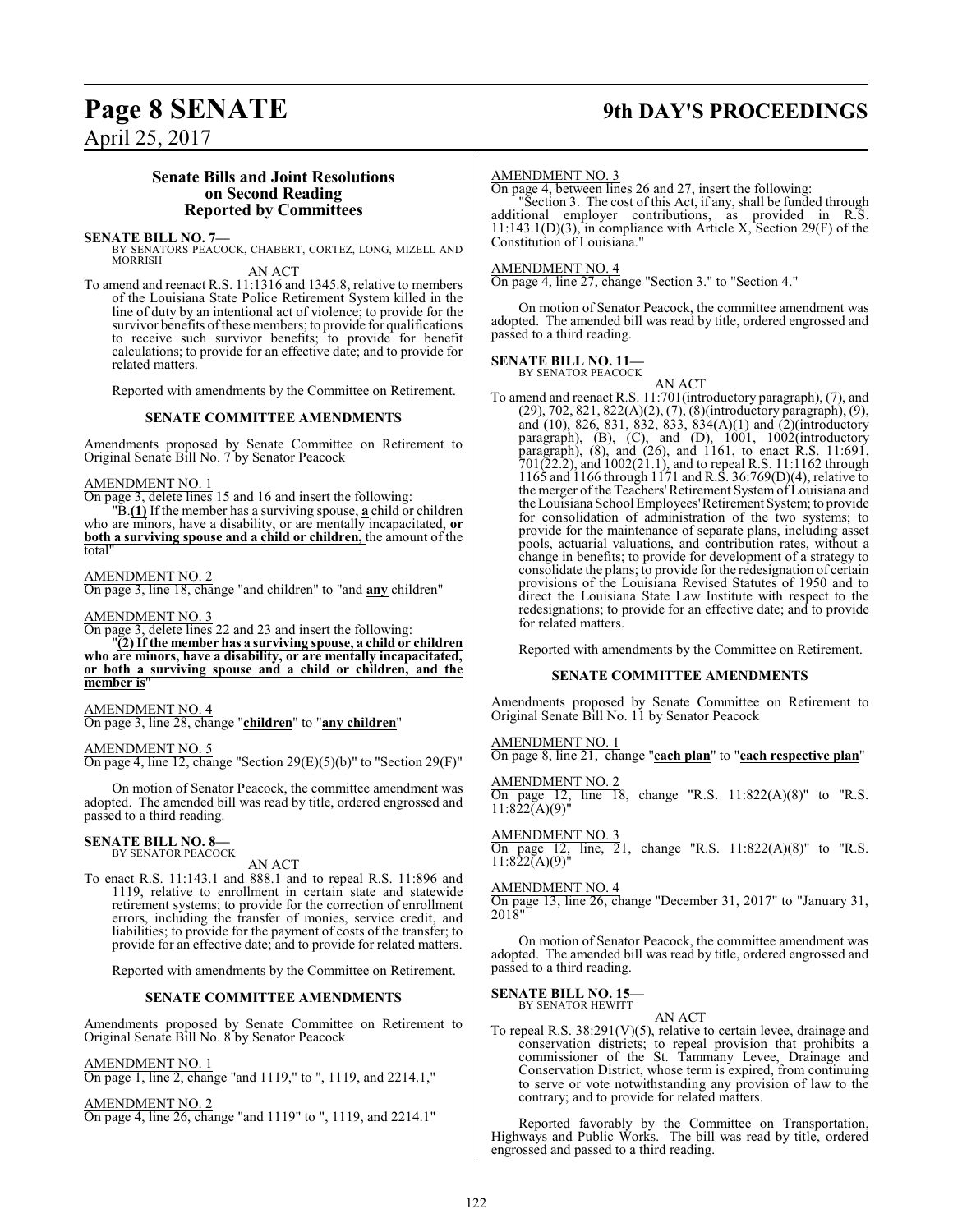# **9th DAY'S PROCEEDINGS Page 9 SENATE** April 25, 2017

#### **SENATE BILL NO. 20—** BY SENATOR WARD

#### AN ACT

To amend and reenact the introductory paragraph ofR.S. 34:1221(A) and 1222, relative to ports, harbors, and terminals; to provide relative to meetings, election of officers, and per diem for members of the Greater Baton Rouge Port Commission; and to provide for related matters.

Reported favorably by the Committee on Transportation, Highways and Public Works. The bill was read by title, ordered engrossed and passed to a third reading.

#### **SENATE BILL NO. 23—** BY SENATOR ALARIO

#### AN ACT

To provide relative to state highways; to designate the new bridge across Goose Bayou on Louisiana Highway 45 in Jefferson Parish as the "Jules Nunez Bridge"; and to provide for related matters.

Reported favorably by the Committee on Transportation, Highways and Public Works. The bill was read by title, ordered engrossed and passed to a third reading.

#### **SENATE BILL NO. 24—** BY SENATOR MORRELL

#### AN ACT

To enact R.S. 47:305.72, relative to sales and use tax exemptions; to exempt consumer purchases of certain diapers and feminine hygiene products from state sales and use tax; to authorize an exemption from local sales and use taxes; to provide for an effective date; and to provide for related matters.

Reported with amendments by the Committee on Revenue and Fiscal Affairs.

#### **SENATE COMMITTEE AMENDMENTS**

Amendments proposed by Senate Committee on Revenue and Fiscal Affairs to Original Senate Bill No. 24 by Senator Morrell

#### AMENDMENT NO. 1

On page 1, line 9, delete "**Effective January 1, 2018, the**" and insert "**The**"

#### AMENDMENT NO. 2

On page 2, delete lines 7 through 10 and insert:

"Section 2. This Act shall take effect and become operative on January 1, 2019 if the proposed amendment of Article VII, Section 2.2(D) of the Constitution of Louisiana contained in the Act which originated as Senate Bill No. 27 of this 2017 Regular Session of the Legislature is adopted at the statewide election to be held on November 6, 2018, and becomes effective.

On motion of Senator Morrell, the committee amendment was adopted. The amended bill was read by title, ordered engrossed and passed to a third reading.

#### **SENATE BILL NO. 27—** BY SENATOR MORRELL

#### A JOINT RESOLUTION

Proposing to add Article VII, Section 2.2(D) of the Constitution of Louisiana, relative to the limitations on the power of taxation; to prohibit the imposition of state and local sales and use tax on certain items; to provide for an effective date; to provide and to specify an election for submission of the proposition to electors and provide a ballot proposition.

Reported with amendments by the Committee on Revenue and Fiscal Affairs.

#### **SENATE COMMITTEE AMENDMENTS**

Amendments proposed by Senate Committee on Revenue and Fiscal Affairs to Original Senate Bill No. 27 by Senator Morrell

AMENDMENT NO. 1 On page 1, line 15, change "**2018**" to "**2019**"

AMENDMENT NO. 2 On page 1, line 17, change "**2018**" to "**2019**"

On motion of Senator Morrell, the committee amendment was adopted. The amended bill was read by title, ordered engrossed and passed to a third reading.

## **SENATE BILL NO. 61—** BY SENATOR ALLAIN

A JOINT RESOLUTION

Proposing to add Article VII, Section 21(N) of the Constitution of Louisiana, relative to ad valorem tax exemptions; to authorize local economic development authorities or districts, or parish governing authorities to exempt offshore vessels from ad valorem taxes; and to specify an election for submission of the proposition to electors and provide a ballot proposition.

Reported favorably by the Committee on Revenue and Fiscal Affairs. The bill was read by title, ordered engrossed and passed to a third reading.

#### **SENATE BILL NO. 71—**

BY SENATOR DONAHUE AN ACT

To amend and reenact R.S. 17:5002(A)(2), (B), (D)(1)(b) and (2)(b), the introductory paragraph of 5041, and the introductory paragraph of 5042, relative to the Taylor Opportunity Program for Students; to provide relative to the amounts of program awards; and to provide for related matters.

Reported favorably by the Committee on Education. The bill was read by title, ordered engrossed and passed to a third reading.

### **SENATE BILL NO. 77—**<br>BY SENATOR LAMBERT

AN ACT

To amend and reenact R.S. 56:322.2(D), relative to shad gill nets; to provide for the commercial harvest of shad and skipjack; to provide for the seasons for taking of shad and skipjack; to provide limitations for the taking of shad as bait; to provide terms and requirements; and to provide for related matters.

Reported favorably by the Committee on Natural Resources. The bill was read by title, ordered engrossed and passed to a third reading.

#### **SENATE BILL NO. 90—** BY SENATOR ERDEY

AN ACT

To amend and reenact R.S. 17:1681.1(A) and (B), relative to scholarships for children of certain lawenforcement officers and other investigative employees killed or permanently disabled in the performance of duty; to allow use of the scholarships for part-time attendance; and to provide for related matters.

Reported with amendments by the Committee on Education.

#### **SENATE COMMITTEE AMENDMENTS**

Amendments proposed by Senate Committee on Education to Original Senate Bill No. 90 by Senator Erdey

#### AMENDMENT NO. 1

On page 2, line 5, after the period "." delete the remainder of the line, delete lines 6 through 15, and insert the following:

B. In no event shall such a scholarship exceed for any one child. **(1) A scholarship awarded to a student pursuant to this Section shall be provided for the time period required for the student to earn one undergraduate degree or one vocational or technical certificate or diploma.**

**(2) Such scholarship shall cover not more than:**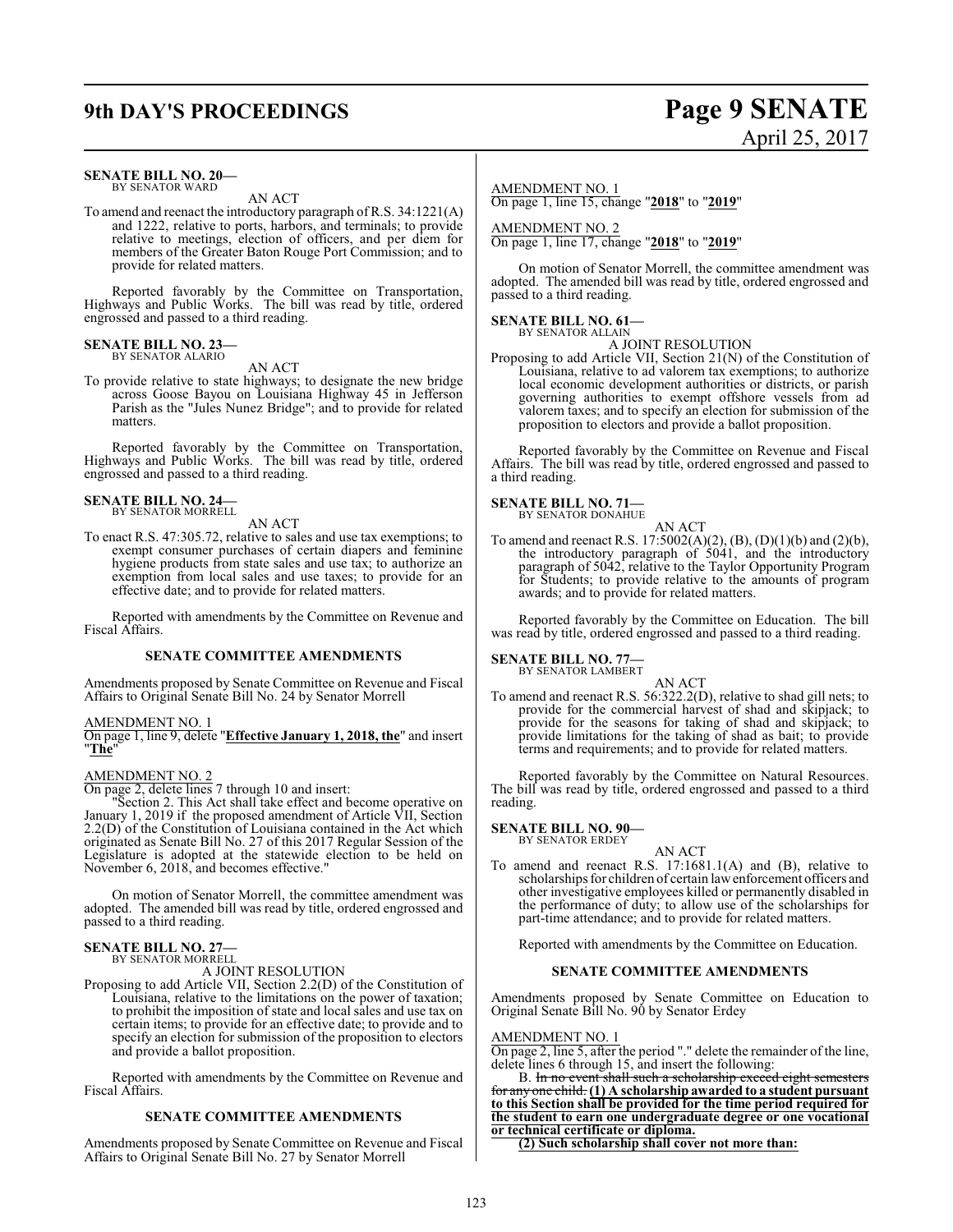## **Page 10 SENATE 9th DAY'S PROCEEDINGS**

April 25, 2017

**(a) One hundred twenty hours of course work required to earn a bachelor's degree.**

**(b) Seventy-five hours of course work required to earn an associate's degree.**

**(c) Sixty hours of course work required to earn a vocational or technical certificate or diploma.**

**(3) Notwithstanding the provisions of Paragraph (2) of this Subsection, for a student who first earns a transferable associate's degree from a public two-year institution and then transfers to a public four-year college or university, the scholarship provided in this Section shall cover an additional sixty hours of course work required to earn a bachelor's degree.**"

On motion of Senator Morrish, the committee amendment was adopted. The amended bill was read by title, ordered engrossed and passed to a third reading.

**SENATE BILL NO. 93—**<br>BY SENATORS MILLS AND ALLAIN AND REPRESENTATIVES<br>BARRAS, HUVAL, TERRY LANDRY AND MIGUEZ AN ACT

To enact R.S.  $47:301(14)(g)(iv)$  relative to sales and use tax; to clarify the definition of repairs to tangible personal property; to provide for an effective date; and to provide for related matters.

Reported with amendments by the Committee on Revenue and Fiscal Affairs.

#### **SENATE COMMITTEE AMENDMENTS**

Amendments proposed by Senate Committee on Revenue and Fiscal Affairs to Original Senate Bill No. 93 by Senator Mills

#### AMENDMENT NO. 1

On page 2, delete line 1, and insert: "**surface preparation, coating, and painting of a fixed or rotary wing military aircraft or certified transport category aircraft so long as the Federal Aviation Administration registration address of the aircraft is not in this state.**"

On motion of Senator Morrell, the committee amendment was adopted. The amended bill was read by title, ordered engrossed and passed to a third reading.

#### **SENATE BILL NO. 94—**

SENATORS GARY SMITH AND WARD AND REPRESENTATIVE GAINES

#### AN ACT

To provide relative to state highways; to designate the parallel bridges crossing the Reserve Relief Canal on Interstate 10 in St. John the Baptist Parish as the "Spencer Chauvin Memorial Bridge"; to designate a portion of United States Highway 190 in West Baton Rouge Parish as the "Trooper Francis C. Zinna Memorial Highway"; and to provide for related matters.

Reported with amendments by the Committee on Transportation, Highways and Public Works.

#### **SENATE COMMITTEE AMENDMENTS**

Amendments proposed by Senate Committee on Transportation, Highways and Public Works to Original Senate Bill No. 94 by Senator Gary Smith

#### AMENDMENT NO. 1

On page 1, line 5, after "Highway";" insert "to designate that portion of United States Highway 190 within the corporate limits of the town of Livonia as the "Lawrence Russo Memorial Highway";"

#### AMENDMENT NO. 2

On page 1, between lines 14 and 15, insert the following:

"Section 3. Notwithstanding any other law to the contrary, that portion of United States Highway 190 within the corporate limits of the town of Livonia in Pointe Coupee Parish is hereby designated as the "Lawrence Russo Memorial Highway".

#### AMENDMENT NO. 3

On page 1, line 15, change "Section 3." to "Section 4."

On motion of Senator Cortez, the committee amendment was adopted. The amended bill was read by title, ordered engrossed and passed to a third reading.

#### **SENATE BILL NO. 102—** BY SENATOR JOHNS

AN ACT To enact R.S. 17:1876, relative to the programs in the Louisiana Community and Technical Colleges; to create the Louisiana Educational Workforce Training Fund; to provide for the creation of a fund; to provide for purposes; to provide for sources offunding; to provide for a private match; to provide for distribution of the fund; to provide for the promulgation of policies for the administration of the fund; and to provide for related matters.

Reported with amendments by the Committee on Finance.

#### **SENATE COMMITTEE AMENDMENTS**

Amendments proposed by Senate Committee on Finance to Original Senate Bill No. 102 by Senator Johns

#### AMENDMENT NO. 1

On page 1, delete line 6, and insert "the exclusion of certain funds; to provide for an effective date; and to provide for"

#### AMENDMENT NO. 2

On page 1, line 12, after "**created**" delete the remainder of the line, on line 13, delete "**which shall be known as**" and insert "**in the state treasury, as a special fund,**"

AMENDMENT NO. 3 On page 1, line 14, delete "**in this Section**"

#### AMENDMENT NO. 4

On page 1, line 15, delete "**the funding of**" and insert "**funding for**"

### AMENDMENT NO. 5

On page 2, line 1, delete "**more**"

#### AMENDMENT NO. 6

On page 2, line 3, after "**credentials,**" delete the remainder of the line, delete line 4, and insert "**in high-wage, high-skill, and highdemand career fields.**"

#### AMENDMENT NO. 7

On page 2, delete lines 5 through 9, and insert the following:

After compliance with the requirements of Article VII, **Section 9(B) of the Constitution of Louisiana relative to the Bond Security and Redemption Fund, monies received from public or private grants, federal appropriation, or state appropriationshall be deposited into the fund.**

#### AMENDMENT NO. 8

On page 2, at the beginning of line 10, delete "**(3)**"

#### AMENDMENT NO. 9

On page 2, line 13, delete "**in the fund.**" and insert "**in the fund, following compliance with the requirements of Article VII, Section 9(B) of the Constitution of Louisiana.**"

AMENDMENT NO. 10 On page 2, at the beginning of line 14, change "**D.**" to "**D.(1)**"

#### AMENDMENT NO. 11 On page 2, delete line 15

AMENDMENT NO. 12 On page 2, line 16, delete "**E.(1) Monies in the**"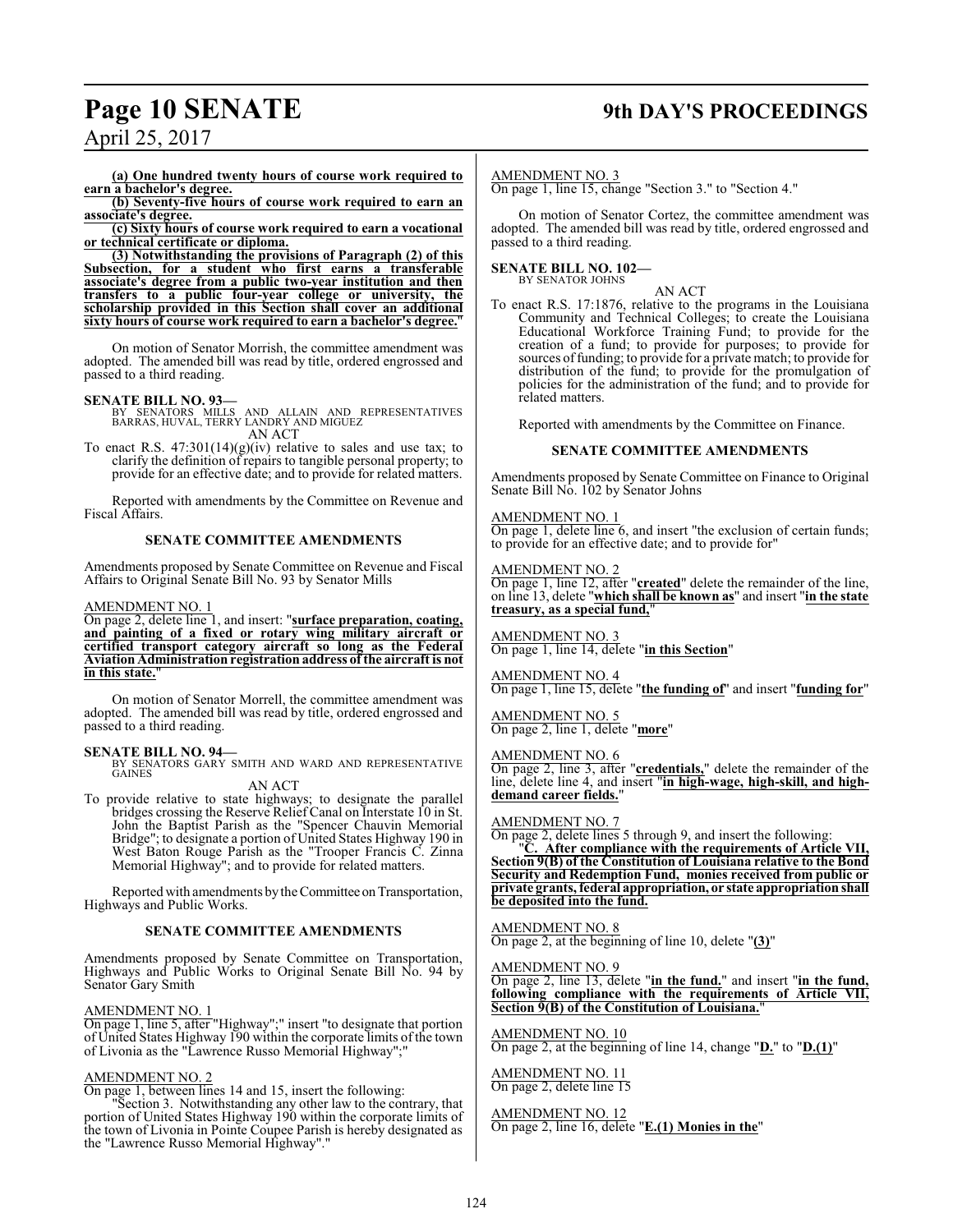# **9th DAY'S PROCEEDINGS Page 11 SENATE**

# April 25, 2017

#### AMENDMENT NO. 13

On page 2, line 17, delete "**distributed to and used**", delete lines 18 through 23, and insert the following: "**used for workforce training programs to prepare individuals for high-demand careers as defined by the Louisiana Workforce Investment Council. Distribution of the monies in the fund shall be based on an outcome-based distribution model. The distribution model shall allocate funds based on short-term, high-demand workforce training completer programs that lead to**"

AMENDMENT NO. 14 On page 3, line 4, change "**to any**" to "**to an**"

AMENDMENT NO. 15 On page 3, delete lines 7 through 25

AMENDMENT NO. 16 On page 3, line 26, change "**I.**" to "**E.**"

#### AMENDMENT NO. 17

On page 4, after line 3, insert the following:

"**F. Notwithstanding the provisions herein and pursuant to the provisions of R.S. 23:34 and R.S. 23:1514, all federal appropriated Workforce Innovation and Opportunity Act funding shall be excluded from the Louisiana Educational Workforce Training Fund and shall be exclusively administered by the Louisiana Workforce Commission.**

**G. Notwithstanding the provisions herein and pursuant to the provisions of R.S. 23:1514, R.S. 23:1291.1, and R.S. 23:1377, all state appropriated Incumbent Working Training Account funds, workers' compensation funds, and Workers' Compensation Second Injury Fund funds shall be excluded from the LouisianaEducational Workforce Training Fund and shall be exclusively administered by the Louisiana Workforce Commission.**

**H. The Board of Supervisors of Community and Technical Colleges shall, not less than sixty days before the legislature convenes for each regular session, submit an annual report to the House Committee on Education and the Senate Committee on Education. The report shall include, at a minimum, information on any and all private matches provided for in Subsection E of this Section, training programs funded, the number of students enrolled, the number and type of credentials awarded, and the number and amount of scholarships.**

Section 2. This Act shall become effective upon signature by the governor or, if not signed by the governor, upon expiration of the time for bills to become law without signature by the governor, as provided by Article III, Section 18 of the Constitution of Louisiana. If vetoed by the governor and subsequently approved by the legislature, this Act shall become effective on the day following such approval."

On motion of Senator LaFleur, the committee amendment was adopted. The amended bill was read by title, ordered engrossed and passed to a third reading.

#### **SENATE BILL NO. 103—** BY SENATOR RISER

AN ACT

To amend and reenact R.S. 56:722(A)(2), relative to game and fish commissions; to provide for the adoption of rules and regulations; to provide for terms and conditions; and to provide for related matters.

Reported with amendments by the Committee on Natural Resources.

#### **SENATE COMMITTEE AMENDMENTS**

Amendments proposed by Senate Committee on Natural Resources to Original Senate Bill No. 103 by Senator Riser

AMENDMENT NO. 1 On page 1, line 2, after "R.S. 56:722(A)(2)" insert "and 727"

#### AMENDMENT NO. 2

On page 1, line 3, after "regulations;" insert "to provide for limitation of liability;"

#### AMENDMENT NO. 3

On page 1, line 6, change "is" to "and 727 are"

#### AMENDMENT NO. 4

On page 1, line 13, after "Commission" delete the remainder of the line, delete lines 14 through 16, and insert the following: "**, in accordance with R.S. 56:727.**"

#### AMENDMENT NO. 5

On page 1, after line 17, insert the following:

"§727. Approval of rules and regulations; promulgation; penalties **A.** Rules and regulations proposed by any parish **game and fish** commission shall become effective only after **by the occurrence of**

#### **either of the following:**

**(1) After** being approved by the Louisiana Wildlife and Fisheries Commission, which has concurrent jurisdiction and power over the parish preserve. Such rules and regulations shall be promulgated and adopted in accordance with the Administrative Procedure Act.

**(2) If the Louisiana Wildlife and Fisheries Commission fails to take action on the proposed rules and regulations within one hundred eighty days after submission by the commission, the proposed rules shall be deemed to be adopted.**

**B.** Any person who violates a rule or regulation adopted as provided in this Section shall be guilty of a class 2 violation.

**C. The Louisiana Wildlife and Fisheries Commission shall not be held liable with regard to any implementation, promulgation, or enforcement of any rules or regulations of a game and fish commission adopted pursuant to Paragraph (A)(2) of this Section.**"

On motion of Senator Chabert, the committee amendment was adopted. The amended bill was read by title, ordered engrossed and passed to a third reading.

### **SENATE BILL NO. 112—**

BY SENATOR WHITE

To enact R.S. 39:1622(H), relative to performance-based energy efficiency contracts; to provide for the effect of certain modifications and change order and approvals thereof; and to provide for related matters.

AN ACT

Reported with amendments by the Committee on Finance.

#### **SENATE COMMITTEE AMENDMENTS**

Amendments proposed by Senate Committee on Finance to Original Senate Bill No. 112 by Senator White

#### AMENDMENT NO. 1

On page 1, line 12, after "**contract**" delete "**that results in the removal of one or more facilities**"

On motion of Senator LaFleur, the committee amendment was adopted. The amended bill was read by title, ordered engrossed and passed to a third reading.

#### **SENATE BILL NO. 125—** BY SENATOR THOMPSON

AN ACT

To authorize and provide for the transfer of certain state property; to provide for the transfer of state property in Tensas Parish; to provide for the property description; to provide for reservation of mineral rights; to provide terms, conditions, and requirements; and to provide for related matters.

Reported favorably by the Committee on Natural Resources. The bill was read by title, ordered engrossed and passed to a third reading.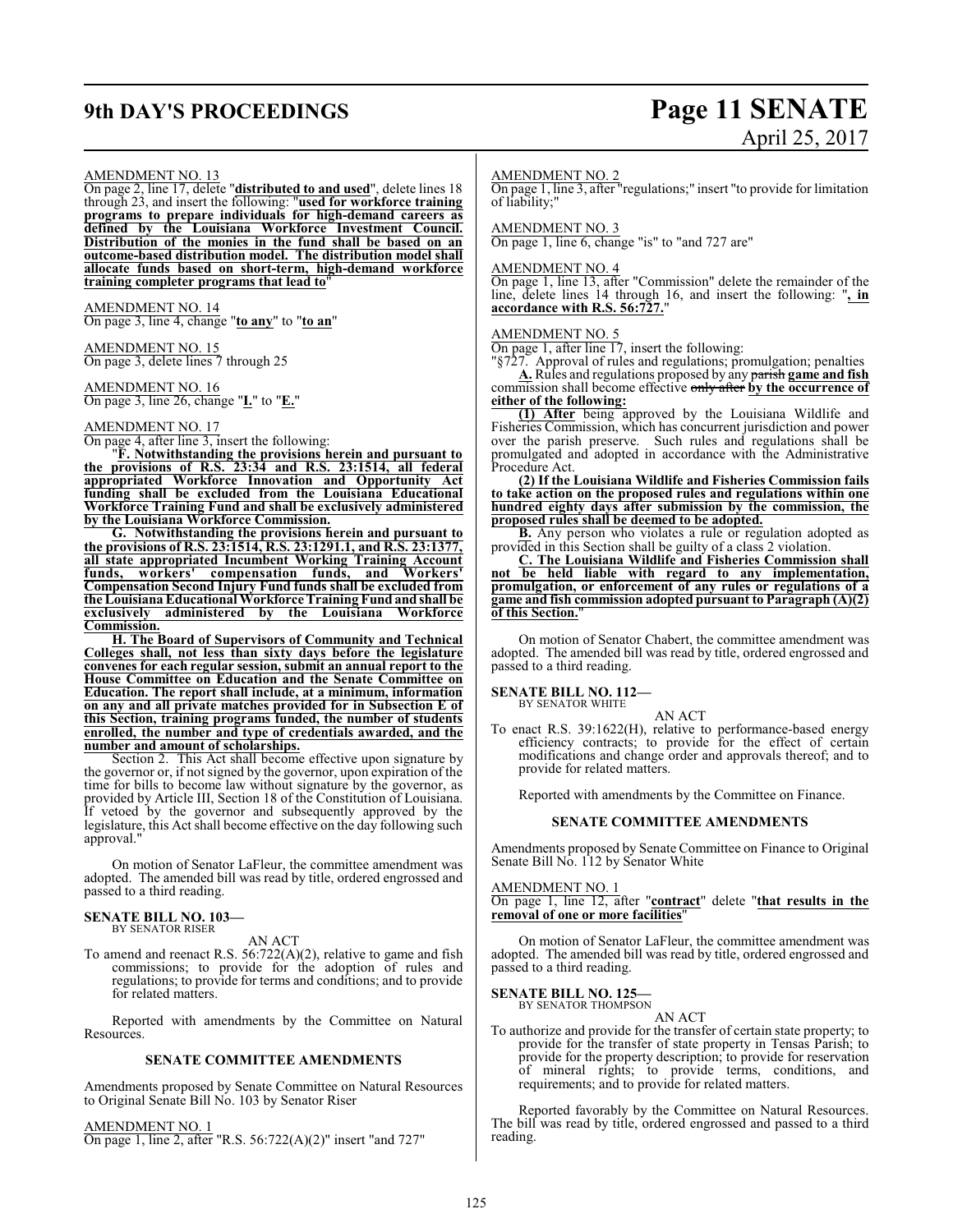# **Page 12 SENATE 9th DAY'S PROCEEDINGS**

### April 25, 2017

| $\Delta$ phil 20, 2017                                                                                                                                                                                                                                                                                                                                                                                      |                                                                                                                                                                                                                                                                                                                                                       |  |  |
|-------------------------------------------------------------------------------------------------------------------------------------------------------------------------------------------------------------------------------------------------------------------------------------------------------------------------------------------------------------------------------------------------------------|-------------------------------------------------------------------------------------------------------------------------------------------------------------------------------------------------------------------------------------------------------------------------------------------------------------------------------------------------------|--|--|
| SENATE BILL NO. 127—<br>BY SENATOR THOMPSON<br>AN ACT<br>To amend and reenact R.S. $32:53(A)(3)$ , relative to motor vehicles;                                                                                                                                                                                                                                                                              | <b>AMENDMENT NO. 14</b><br>On page 5, line 19, after " <b>delay</b> " delete the remainder of the line,<br>delete lines 20 and 21, and at the beginning of line 22, delete "for<br>the next ensuing fiscal year"                                                                                                                                      |  |  |
| to provide relative to display of a motor vehicle license plate; to<br>prohibit coverings and devices from obstructing a motor vehicle<br>license plate; and to provide for related matters.                                                                                                                                                                                                                | <b>AMENDMENT NO. 15</b><br>On page 5, line 28, after "shall be" change "the" to "a"                                                                                                                                                                                                                                                                   |  |  |
| Reported favorably by the Committee on Transportation,<br>Highways and Public Works. The bill was read by title, ordered<br>engrossed and passed to a third reading.                                                                                                                                                                                                                                        | <b>AMENDMENT NO. 16</b><br>On page 5, line 28, after "funds" insert "in addition to capital<br>outlay projects, the general fund, and other sources,                                                                                                                                                                                                  |  |  |
| <b>SENATE BILL NO. 148—</b><br>BY SENATOR CHABERT                                                                                                                                                                                                                                                                                                                                                           | <b>AMENDMENT NO. 17</b><br>On page 6, line 3, after "provide" insert "no less than"                                                                                                                                                                                                                                                                   |  |  |
| AN ACT<br>To enact Chapter 48 of Title 34 of the Louisiana Revised Statutes of<br>1950, to be comprised of R.S. 34:3471 through 3483, relative to<br>waterways; to provide for a priority program for the deepening<br>and dredging of waterways; to establish the Dredging and<br>Deepening Fund; to provide for certain terms, definitions,<br>language, conditions, procedures, and requirements; and to | <b>AMENDMENT NO. 18</b><br>On page 6, between lines 4 and 5, insert the following:<br>'C. A sponsoring authority may make application under the<br>provisions of this Chapter to receive a portion of the funds<br>required to participate in a federal matching program.                                                                             |  |  |
| provide for related matters.<br>Reported with amendments by the Committee on Finance.                                                                                                                                                                                                                                                                                                                       | <b>AMENDMENT NO. 19</b><br>On page 6, at the beginning of line 5, change " $C$ ." to " $D$ ."                                                                                                                                                                                                                                                         |  |  |
| <b>SENATE COMMITTEE AMENDMENTS</b>                                                                                                                                                                                                                                                                                                                                                                          | AMENDMENT NO. 20<br>On page 6, at the beginning of line 9, change " $D$ " to " $E$ ."                                                                                                                                                                                                                                                                 |  |  |
| Amendments proposed by Senate Committee on Finance to Original<br>Senate Bill No. 148 by Senator Chabert                                                                                                                                                                                                                                                                                                    | AMENDMENT NO. 21<br>On page 6, delete line 21                                                                                                                                                                                                                                                                                                         |  |  |
| AMENDMENT NO. 1<br>On page 1, between lines 14 and 15, insert the following:<br>"(1) "Department" means the Department of Transportation<br>and Development."                                                                                                                                                                                                                                               | AMENDMENT NO. 22<br>On page 6 at the beginning of line 22, change "thousand persons or<br>more" to "The port authority"                                                                                                                                                                                                                               |  |  |
| <b>AMENDMENT NO. 2</b><br>On page 1, at the beginning of line 15, change " $(1)$ " to " $(2)$ "                                                                                                                                                                                                                                                                                                             | <u>AMENDMENT NO. 23</u><br>On page 6, line 23, change "These authorities" to "The port<br>authority"                                                                                                                                                                                                                                                  |  |  |
| AMENDMENT NO. 3<br>On page 1, line 15, after "subdivision" insert "and the federal<br>government as a cost share partner"                                                                                                                                                                                                                                                                                   | <b>AMENDMENT NO. 24</b><br>On page 6, line 24, after "bids," insert "the public advertising,"                                                                                                                                                                                                                                                         |  |  |
| AMENDMENT NO. 4<br>On page 1, at the beginning of line 16, change " $(2)$ " to " $(3)$ "                                                                                                                                                                                                                                                                                                                    | AMENDMENT NO. 25<br>On page 6, delete lines 26 through 28.                                                                                                                                                                                                                                                                                            |  |  |
| AMENDMENT NO. 5<br>On page 2, at the beginning of line 2, change " $(3)$ " to " $(4)$ "                                                                                                                                                                                                                                                                                                                     | <b>AMENDMENT NO. 26</b><br>On page 7, at the end of line 13 after "any funds" insert "on an<br>approved project"                                                                                                                                                                                                                                      |  |  |
| AMENDMENT NO. 6<br>On page 2, at the beginning of line 4, change " $(4)$ " to " $(5)$ "                                                                                                                                                                                                                                                                                                                     | <b>AMENDMENT NO. 27</b><br>On page 7, line 18, after " <b>inspections.</b> " delete the remainder of the<br>line, delete line 19, and insert "All contracts for"                                                                                                                                                                                      |  |  |
| <b>AMENDMENT NO. 7</b><br>On page 2, line 4, after "bayou" insert ", canal, channel,"                                                                                                                                                                                                                                                                                                                       | On motion of Senator LaFleur, the committee amendment was                                                                                                                                                                                                                                                                                             |  |  |
| AMENDMENT NO. 8<br>On page 2, at the beginning of line 5, change " $(5)'$ " to " $(6)$ "                                                                                                                                                                                                                                                                                                                    | adopted. The amended bill was read by title, ordered engrossed and<br>passed to a third reading.                                                                                                                                                                                                                                                      |  |  |
| AMENDMENT NO. 9<br>On page 2, at the beginning of line 8, change " $(6)$ " to " $(7)$ "                                                                                                                                                                                                                                                                                                                     | <b>SENATE BILL NO. 150-</b><br>BY SENATORS CHABERT AND MORRELL<br>AN ACT                                                                                                                                                                                                                                                                              |  |  |
| AMENDMENT NO. 10<br>On page 2, line 10, after "state" insert "to include cost share<br>projects with the federal government"<br>AMENDMENT NO. 11                                                                                                                                                                                                                                                            | To amend and reenact R.S. $47:6036(C)(1)(b)$ , (G), the introductory<br>paragraph of R.S. 47:6036(I)(1), (I)(1)(c) and (2)(a) and to<br>repeal R.S. $47:6036(K)$ , relative to the Ports of Louisiana tax<br>credits; to streamline the approval process; to change the overall<br>credit caps; to extend the sunset date of the credit; to remove an |  |  |
| On page 3, line 2, change "joint committee" to "oversight<br>committees'                                                                                                                                                                                                                                                                                                                                    | expired reporting provision; to provide for an effective date; and<br>to provide for related matters.                                                                                                                                                                                                                                                 |  |  |
| AMENDMENT NO. 12<br>On page 4, at the end of line 7 and the beginning of line 8, change "in<br>the necessary journals" to "on the department's website"                                                                                                                                                                                                                                                     | Reported with amendments by the Committee on Revenue and<br>Fiscal Affairs.<br><b>SENATE COMMITTEE AMENDMENTS</b>                                                                                                                                                                                                                                     |  |  |
|                                                                                                                                                                                                                                                                                                                                                                                                             |                                                                                                                                                                                                                                                                                                                                                       |  |  |

AMENDMENT NO. 13 On page 4, line 17, after "**projects**" delete the remainder of the line, delete line 18, and insert a period "**.**"

#### **SENATE COMMITTEE AMENDMENTS**

Amendments proposed by Senate Committee on Revenue and Fiscal Affairs to Original Senate Bill No. 150 by Senator Chabert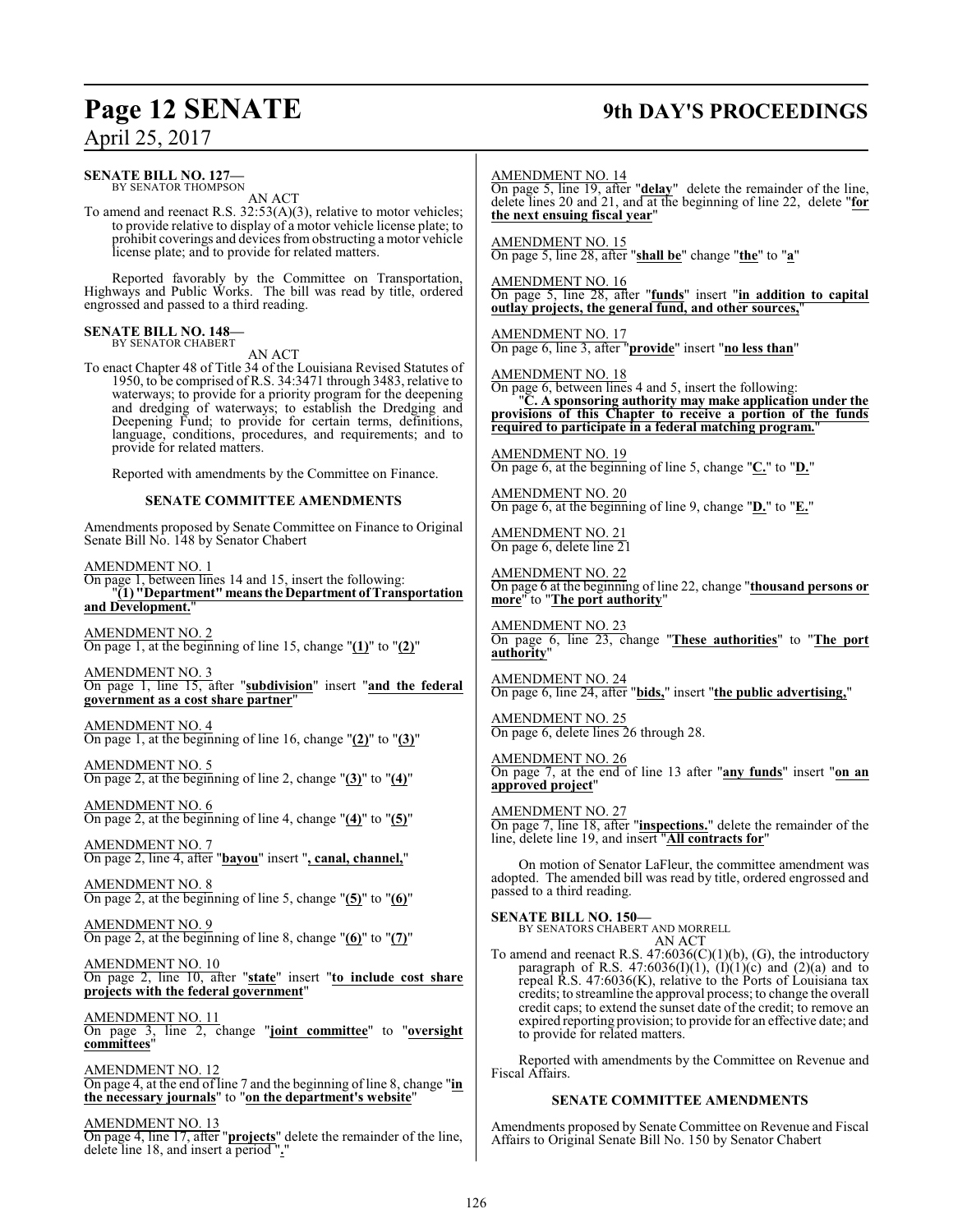# **9th DAY'S PROCEEDINGS Page 13 SENATE** April 25, 2017

#### AMENDMENT NO. 1

On page 4, line 4, delete "the 2013 calendar year" and insert "the 2013 calendar year **the calendar year prior to the year in which the application is submitted**"

On motion of Senator Morrell, the committee amendment was adopted. The amended bill was read by title, ordered engrossed and passed to a third reading.

#### **SENATE BILL NO. 180—** BY SENATOR MORRELL

AN ACT

To enact R.S.  $47:302(BB)$  and  $321.1(F)(67)$ , relative to state sales and use tax; to provide with respect to the exemption for sales and purchases of medical devices used by patients under the supervision of a physician; to provide for effectiveness and applicability of the exclusion; and to provide for related matters.

Reported with amendments by the Committee on Revenue and Fiscal Affairs.

#### **SENATE COMMITTEE AMENDMENTS**

Amendments proposed by Senate Committee on Revenue and Fiscal Affairs to Original Senate Bill No. 180 by Senator Morrell

#### AMENDMENT NO. 1

On page 1, line 2, change "R.S. 47:302(BB) and 321.1(F)(67)" to "R.S. 47:302(AA)(29) and 321.1(F)(66)(u)"

#### AMENDMENT NO. 2

On page 1, line 7, change "R.S. 47:302(BB) and 321.1(F)(67)" to "R.S. 47:302(AA)(29) and 321.1(F)(66)(u)"

#### AMENDMENT NO. 3

On page 1, delete lines 10 through 15, and insert:

"AA. Notwithstanding any other provision of this Section to the contrary, beginning July 1, 2016, the following specific exclusions and exemptions shall be applicable to the tax levied pursuant to the provisions of this Section:

\* \* \* **(29) Beginning July 1, 2017, sales and purchases of medical devices used by patients under the supervision of a physician, as provided in R.S. 47:305(D)(1)(s).**"

#### AMENDMENT NO. 4

On page 2, delete lines 7 through 11, and insert:

 $\sqrt{66}$  Beginning July 1, 2016, in addition to those exclusions and exemptions provided for in Paragraphs (1) through (65) of this Subsection, the following exclusions and exemptions shall be allowable for purposes of the tax levied pursuant to the provisions of this Section:

#### \* \* \* **(u) Beginning July 1, 2017, sales and purchases of medical devices used by patients under the supervision of a physician, as provided in R.S. 47:305(D)(1)(s).**"

On motion of Senator Morrell, the committee amendment was adopted. The amended bill was read by title, ordered engrossed and passed to a third reading.

#### **SENATE BILL NO. 237—** BY SENATOR CORTEZ

#### AN ACT

To amend and reenact R.S. 47:338.86(B), relative to the issuance of bonds by the Lafayette Public School Board; to provide for the maximum term; to provide for the application of the provisions of Chapters 13 and 13-A of Title 39 of the Louisiana Revised Statutes of 1950 to the bonds; to provide relative to the form, provisions, and negotiability of the bonds; to provide for an effective date; and to provide for related matters.

Reported with amendments by the Committee on Revenue and Fiscal Affairs.

#### **SENATE COMMITTEE AMENDMENTS**

Amendments proposed by Senate Committee on Revenue and Fiscal Affairs to Original Senate Bill No. 237 by Senator Cortez

#### AMENDMENT NO. 1

On page 1, line 14, change "hereinbefore required" to "hereinbefore required **in Subsection A of this Section**"

#### AMENDMENT NO. 2

On page 6, delete line 29, and insert: "**provision of this Section or any other law to the contrary, any bonds issued**"

On motion of Senator Morrell, the committee amendment was adopted. The amended bill was read by title, ordered engrossed and passed to a third reading.

#### **Senate Resolutions on Second Reading Reported by Committees**

### **SENATE RESOLUTION NO. 39—**

BY SENATOR MILKOVICH A RESOLUTION

- To direct each state retirement system to provide the Senate Committee on Retirement with comprehensive quarterly reports on the funds invested, a listing of each investment and with whom, the returns on each investment and the fees paid for
	- services related to that investment, the formula by which the fees are calculated, and to whom paid, commencing with the quarter beginning on July 1, 2017.

Reported with amendments by the Committee on Retirement.

#### **SENATE COMMITTEE AMENDMENTS**

Amendments proposed by Senate Committee on Retirement to Original Senate Resolution No. 39 by Senator Milkovich

AMENDMENT NO. 1

On page 1, line 2, change "direct" to "urge and request"

AMENDMENT NO. 2 On page 1, line 5, change "formula" to "methodology"

#### AMENDMENT NO. 3

On page 2, line 14, change "directed" to "urged and requested"

### AMENDMENT NO. 4

On page 2, line 18, change "formula" to "methodology"

#### AMENDMENT NO. 5

On page 2, at the end of line 19, insert "For all private assets, the reported methodology by which the fees are calculated shall not include any proprietary or trade secret information, or any information the disclosure of which could cause a competitive disadvantage in the pricing of investment services related to such assets."

#### AMENDMENT NO. 6

On page 2, between lines 19 and 20, insert the following:

"BE IT FURTHER RESOLVED that a copy of each retirement system's report shall be made available on the official website of that system."

On motion of Senator Peacock, the committee amendment was adopted. The amended resolution was read by title and ordered engrossed and passed to a third reading.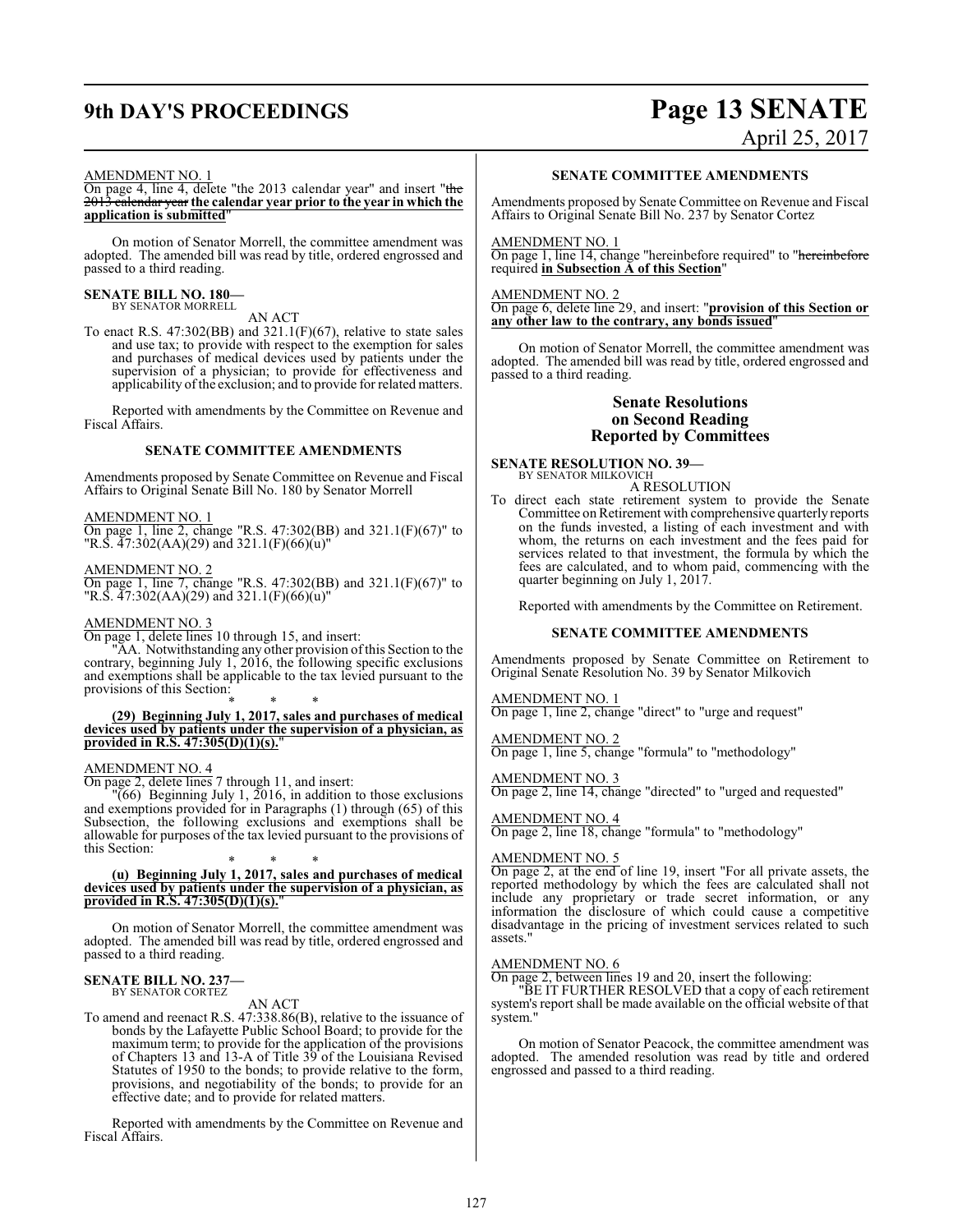### **Page 14 SENATE 9th DAY'S PROCEEDINGS**

April 25, 2017

#### **Senate Concurrent Resolutions on Second Reading Reported by Committees**

**SENATE CONCURRENT RESOLUTION NO. 22—** BY SENATOR MIZELL

#### A CONCURRENT RESOLUTION

To memorialize the Congress of the United States to take such actions as are necessary to review and consider eliminating provisions of federal law which reduce Social Security benefits for those receiving pension benefits from certain federal, state, or local government retirement or pension systems, plans, or funds.

Reported favorably by the Committee on Retirement.

The resolution was read by title. Senator Mizell moved to adopt the Senate Concurrent Resolution.

### **ROLL CALL**

The roll was called with the following result:

#### YEAS

| Mr. President | Erdey     | Mizell    |
|---------------|-----------|-----------|
| Allain        | Fannin    | Morrell   |
| Appel         | Gatti     | Morrish   |
| Barrow        | Hewitt    | Peacock   |
| Bishop        | Johns     | Perry     |
| Boudreaux     | LaFleur   | Riser     |
| Carter        | Lambert   | Smith, G. |
| Chabert       | Long      | Smith, J. |
| Claitor       | Luneau    | Tarver    |
| Colomb        | Martiny   | Thompson  |
| Cortez        | Milkovich | Walsworth |
| Donahue       | Mills     | White     |
| Total - 36    |           |           |
|               | NAYS      |           |

Total - 0

ABSENT

Peterson Ward Total - 2

The Chair declared the Senate had adopted the Senate Concurrent Resolution and ordered it sent to the House.

#### **Senate Bills and Joint Resolutions on Third Reading and Final Passage, Subject to Call**

#### **Called from the Calendar**

Senator Martiny asked that Senate Bill No. 4 be called from the Calendar.

#### **SENATE BILL NO. 4—** BY SENATOR MARTINY

AN ACT

To enact R.S. 51:703(D)(4)(d), relative to investment adviser representatives; to provide for registration; to provide for examination and certification requirements; to exempt certain persons from the examination and certification requirements; to provide for an effective date; to provide for certain terms and conditions; and to provide for related matters.

The bill was read by title. Senator Martiny moved the final passage of the bill.

### **ROLL CALL**

The roll was called with the following result:

YEAS

| Mr. President | Erdey       | Morrell   |
|---------------|-------------|-----------|
| Allain        | Fannin      | Morrish   |
| Appel         | Gatti       | Peacock   |
| Barrow        | Hewitt      | Perry     |
| Bishop        | Johns       | Riser     |
| Boudreaux     | LaFleur     | Smith, G. |
| Carter        | Lambert     | Smith, J. |
| Chabert       | Luneau      | Tarver    |
| Claitor       | Martiny     | Thompson  |
| Colomb        | Milkovich   | Walsworth |
| Cortez        | Mills       | White     |
| Donahue       | Mizell      |           |
| Total $-35$   |             |           |
|               | <b>NAYS</b> |           |
| Total $-0$    |             |           |
|               | ABSENT      |           |

Long Peterson Ward Total - 3

The Chair declared the bill was passed and ordered it sent to the House. Senator Martiny moved to reconsider the vote by which the bill was passed and laid the motion on the table.

#### **Rules Suspended**

Senator Gatti asked for and obtained a suspension of the rules to revert to the Morning Hour.

#### **Introduction of Senate Concurrent Resolutions**

#### **SENATE CONCURRENT RESOLUTION NO. 51—** BY SENATOR TARVER

A CONCURRENT RESOLUTION

To commend Pastor James C. Birdsong Jr. on his numerous accomplishments.

The resolution was read by title and placed on the Calendar for a second reading.

### **Privileged Report of the Committee on Senate and Governmental Affairs**

### **ENROLLMENTS**

Senator Peterson, Chairman on behalf of the Committee on Senate and Governmental Affairs, submitted the following report:

April 25, 2017

To the President and Members of the Senate:

I am directed by your Committee on Senate and Governmental Affairs to submit the following report:

The following Senate Resolutions have been properly enrolled:

**SENATE RESOLUTION NO. 19—** BY SENATOR MIZELL

#### A RESOLUTION

To commend the Loranger High School cheerleading team on winning the National Championship.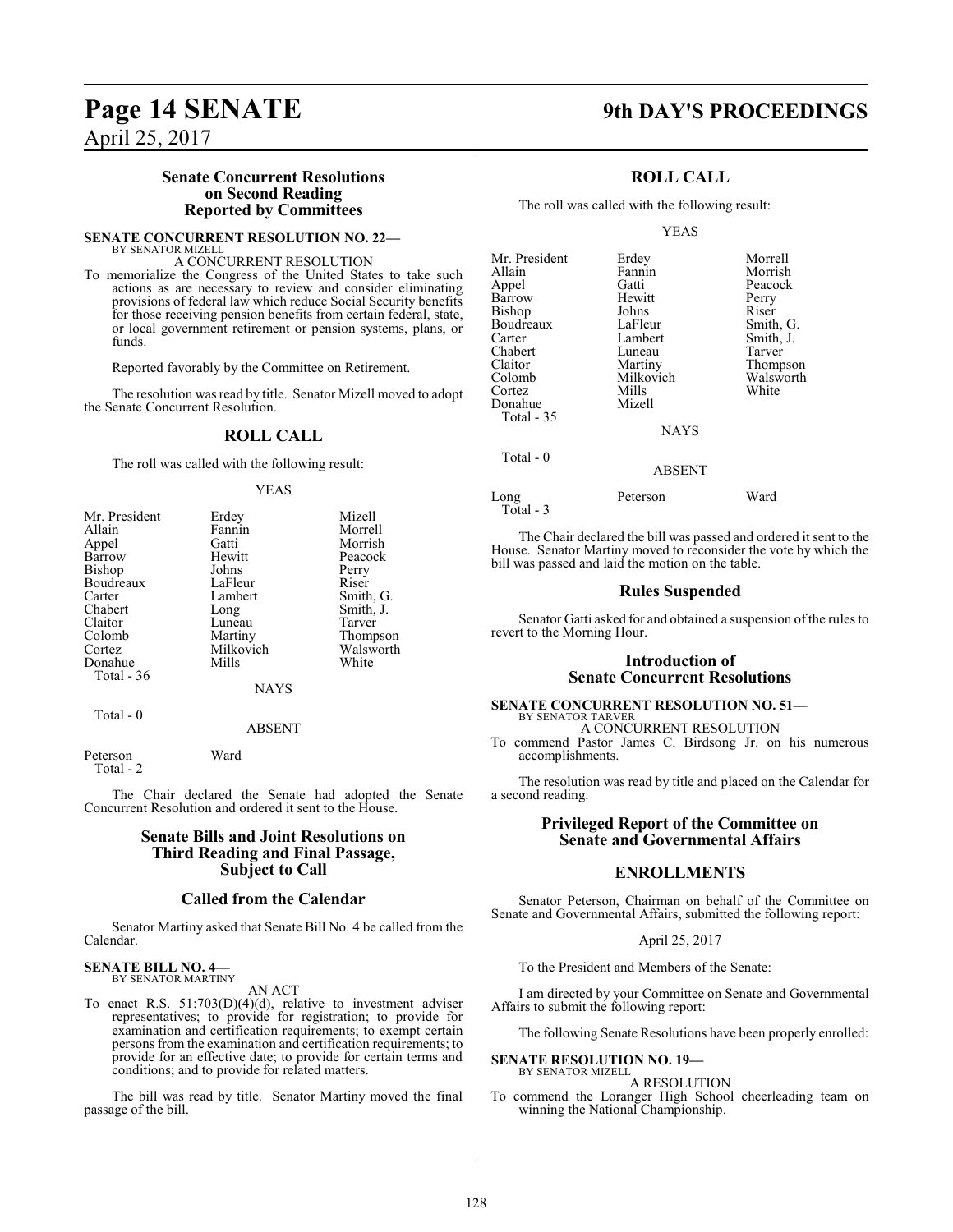# **9th DAY'S PROCEEDINGS Page 15 SENATE**

# April 25, 2017

#### **SENATE RESOLUTION NO. 20—** BY SENATOR COLOMB

A RESOLUTION

To commend Malcolm Gerard Myer for his dedicated service and outstanding contributions to the citizens of the state of Louisiana.

## **SENATE RESOLUTION NO. 21—**<br>BY SENATOR BOUDREAUX

A RESOLUTION

To commend and congratulate Marion Overton White upon his induction into the St. Landry Parish Democratic Party Hall of Fame.

# **SENATE RESOLUTION NO. 22—** BY SENATOR BOUDREAUX

A RESOLUTION

To commend and congratulate Clifton Louis Lemelle Sr. upon the occasion of being named to the St. Landry Parish Democratic Party Hall of Fame.

# **SENATE RESOLUTION NO. 23—** BY SENATOR BOUDREAUX

A RESOLUTION

To commend and congratulate Gloria Nye, PhD upon her induction into the St. Landry Parish Democratic Party Hall of Fame.

#### **SENATE RESOLUTION NO. 24—**

BY SENATOR BOUDREAUX A RESOLUTION

To commend and congratulate Patrick Fontenot upon his induction into the St. Landry Parish Democratic Party Hall of Fame.

# **SENATE RESOLUTION NO. 25—** BY SENATOR MILLS

A RESOLUTION

To commend the Louisiana Physical Therapy Association for its outstanding achievements and to recognize April 18, 2017, as Louisiana Physical Therapy Association Day.

### **SENATE RESOLUTION NO. 26—**

BY SENATOR CARTER A RESOLUTION To recognize April 23, 2017, as "International Children's Day".

#### **SENATE RESOLUTION NO. 27—**

BY SENATOR BISHOP A RESOLUTION

To commend the Summer Enrichment Programat the Louisiana State University (LSU) Health Sciences Center New Orleans School of Dentistry.

#### **SENATE RESOLUTION NO. 28—** BY SENATOR BISHOP

A RESOLUTION To express the sincere condolences of the Senate of the Legislature of Louisiana upon the death of Caramitter Carter-Warren.

### **SENATE RESOLUTION NO. 29—**

BY SENATORS ALARIO AND PEACOCK A RESOLUTION

To recognize April 19, 2017, as University of Louisiana System Day at the Louisiana Legislature.

#### **SENATE RESOLUTION NO. 30—** BY SENATOR JOHNS

A RESOLUTION

To commend the Lake Charles Cintas Corporation location upon receiving the Voluntary Protection Program Star certification from the federal Occupational Safety and Health Administration.

### **SENATE RESOLUTION NO. 31—**

BY SENATOR LUNEAU A RESOLUTION

To commend and congratulate Grambling State University Head Football Coach Broderick Fobbs on a highly successful football

season capped with winning the SWAC conference and the HBCU national championship.

#### **SENATE RESOLUTION NO. 32—** BY SENATOR LUNEAU

A RESOLUTION

To commend and congratulate Grambling State University Assistant Football Coach Eric Dooley on being named by the American Football Coaches Association as Football Championship Subdivision Assistant Coach of the Year.

#### **SENATE RESOLUTION NO. 33—** BY SENATOR LUNEAU

A RESOLUTION

To commend and congratulate the coaches, players, and staff of the Grambling State UniversityFootball Tigers on winning the 2016 West Division SWAC title, the SWAC conference championship, and the HBCU national championship.

#### **SENATE RESOLUTION NO. 34—**

BY SENATOR PETERSON A RESOLUTION

To commend LSU Health New Orleans' Sunyoung Kim, PhD, Associate Professor of Biochemistry and Molecular Biology at the School of Medicine, for her work in developing and testing a screening system for necrotizing enterocolitis affecting preterm infants.

#### **SENATE RESOLUTION NO. 35—**

BY SENATOR LUNEAU A RESOLUTION

To commend and congratulate Sara Simmonds on her many outstanding accomplishments.

# **SENATE RESOLUTION NO. 36—** BY SENATOR BARROW

A RESOLUTION

To recognize the month of April as Sarcoidosis Awareness Month in Louisiana and to designate April 19, 2017, as Sarcoidosis Awareness Day at the state capitol.

### **SENATE RESOLUTION NO. 37—**<br>BY SENATORS HEWITT AND GATTI

A RESOLUTION

To recognize the Junior Auxiliary of Slidell and to designate April 2- 8, 2017, as Junior Auxiliary Week at the Louisiana Senate.

### **SENATE RESOLUTION NO. 38—**

BY SENATOR BISHOP A RESOLUTION

To commend the 2016-2017 University of New Orleans Privateers Men's Basketball team as the 2016-2017 Southland Conference Champions; to commend Head Coach Mark Slessinger as the 2016-2017 Southland Coach of the Year and 2016-2017 Louisiana Coach of the Year; and to commend Erik Thomas as the 2016-2017 Southland Conference Player of the Year and 2016-2017 Louisiana Player of the Year.

SENATE RESOLUTION NO. 40—<br>BY SENATORS JOHNS, ALARIO, ALLAIN, APPEL, BARROW, BISHOP,<br>BOUDREAUX, CARTER, CHABERT, CLAITOR, COLOMB, CORTEZ,<br>DONAHUE, ERDEY, FANNIN, GATTI, HEWITT, LAFLEUR, LAMBERT,<br>LONG, LUNEAU, MARTINY, MILKO A RESOLUTION

To express the sincere condolences of the Senate of the Legislature of Louisiana upon the passing of Daniel Phillip Ieyoub.

# **SENATE RESOLUTION NO. 41—** BY SENATORS BISHOP AND CARTER

A RESOLUTION

To commend the United Association of Plumbers and Steamfitters Local 60 upon the celebration of its 125th Anniversary of its service and leadership to the community on April 22, 2017.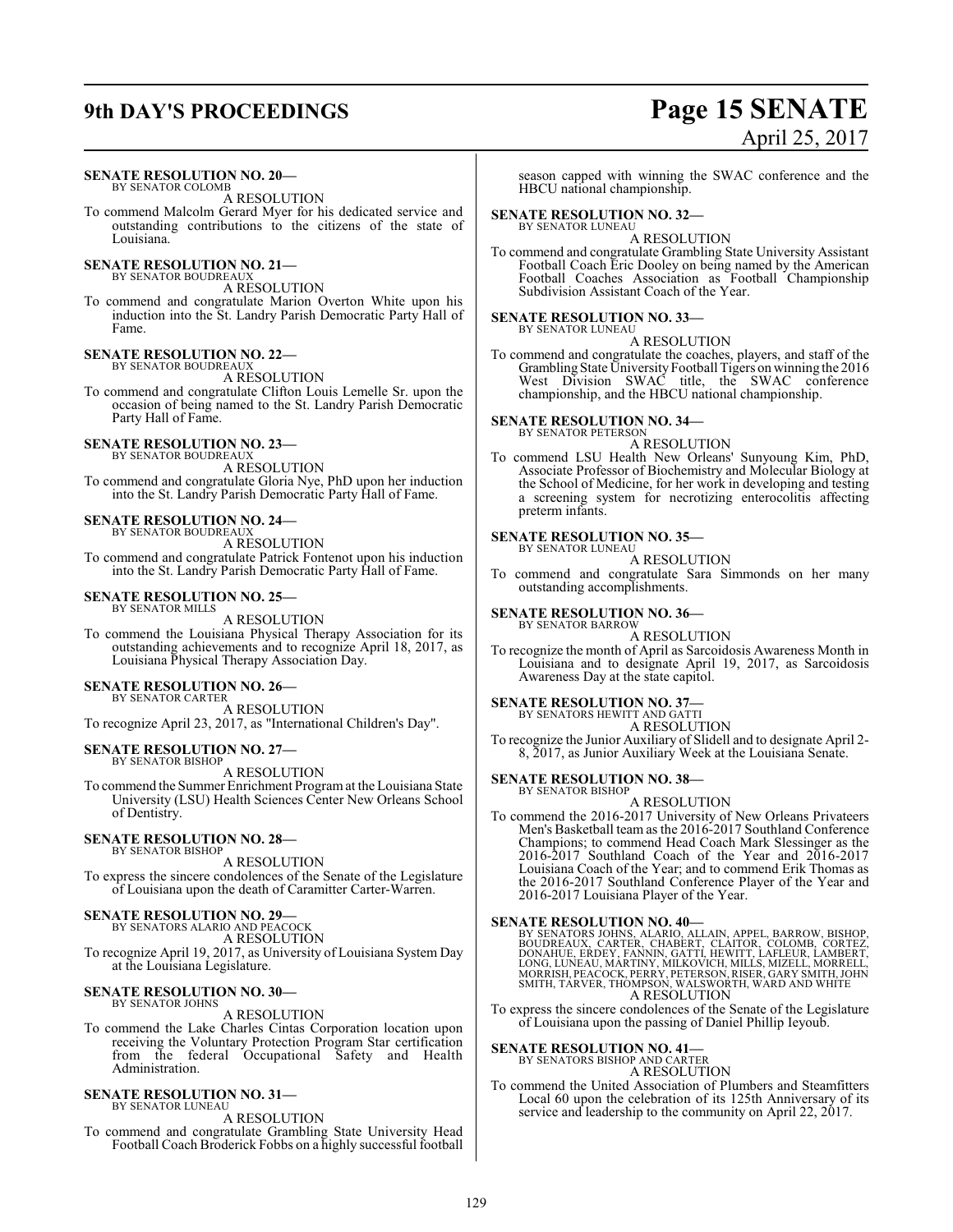# **Page 16 SENATE 9th DAY'S PROCEEDINGS**

Respectfully submitted, KAREN CARTER PETERSON Chairman

The foregoing Senate Resolutions were signed by the President of the Senate.

#### **Privileged Report of the Committee on Senate and Governmental Affairs**

### **ENROLLMENTS**

Senator Peterson, Chairman on behalf of the Committee on Senate and Governmental Affairs, submitted the following report:

April 25, 2017

To the President and Members of the Senate:

I am directed by your Committee on Senate and Governmental Affairs to submit the following report:

The following Senate Concurrent Resolutions have been properly enrolled:

#### **SENATE CONCURRENT RESOLUTION NO. 36—**

BY SENATORS PEACOCK AND GATTI AND REPRESENTATIVES BAGLEY AND JENKINS A CONCURRENT RESOLUTION

To commend and congratulate the Louisiana Association for the Blind of Shreveport, Louisiana, on the occasion of its ninetieth anniversary and to recognize the many opportunities and enrichment it provides for the visually impaired.

**SENATE CONCURRENT RESOLUTION NO. 37—BY SENATORS PEACOCK AND GATTI AND REPRESENTATIVE HORTON** 

A CONCURRENT RESOLUTION

To commend the officers and members of the Bossier Chamber of Commerce on the occasion of its seventieth anniversary.

> Respectfully submitted, KAREN CARTER PETERSON Chairman

The foregoing Senate Concurrent Resolutions were signed by the President of the Senate.

#### **Message to the Secretary of State**

### **SIGNED SENATE CONCURRENT RESOLUTIONS**

#### April 25, 2017

To the Honorable Secretary of State:

The President of the Senate and the Speaker of the House of Representatives have signed the following Senate Concurrent Resolutions:

#### **SENATE CONCURRENT RESOLUTION NO. 4—**

BY SENATOR MILLS AND REPRESENTATIVE HUVAL A CONCURRENT RESOLUTION

To commend the family court for the parish of East Baton Rouge for successfully utilizing litter abatement in lieu of imprisonment in certain circumstances of unpaid child support and to urge and request courts across the state to exercise this option when appropriate.

**SENATE CONCURRENT RESOLUTION NO. 7—** BY SENATOR PEACOCK AND REPRESENTATIVE SEABAUGH A CONCURRENT RESOLUTION

To commend and congratulate the faculty, students, and Parent Teacher Association of Fairfield Elementary Magnet School of Shreveport upon receipt of the 2016-2018 National Parent Teacher Association (PTA) School of Excellence Award.

**SENATE CONCURRENT RESOLUTION NO. 8—**<br>BY SENATOR PEACOCK AND REPRESENTATIVE CARMODY<br>A CONCURRENT RESOLUTION

To commend the Foster Grandparent Volunteer Program for its thirty-six years of exceptional community service performed on behalf of the special needs of youth residing in the parishes of Caddo and Bossier.

**SENATE CONCURRENT RESOLUTION NO. 9—**<br>
BY SENATORS JOHNS, MORRISH AND JOHN SMITH AND<br>
REPRESENTATIVES ABRAHAM, DANAHAY, DWIGHT, FRANKLIN,<br>
GUINN, HENSGENS AND HILL<br>
A CONCURRENT RESOLUTION

To commend Mayor Randy Roach for his years of public service to the city of Lake Charles and to the state of Louisiana.

# **SENATE CONCURRENT RESOLUTION NO. 10—**<br>BY SENATOR JOHNS AND REPRESENTATIVE MORENO<br>A CONCURRENT RESOLUTION

To recognize May 3, 2017, as "Purple and Teal Day" in the state of Louisiana.

### **SENATE CONCURRENT RESOLUTION NO. 11—** BY SENATOR MORRISH AND REPRESENTATIVE GUINN A CONCURRENT RESOLUTION

To designate October as Eczema Awareness Month in Louisiana.

**SENATE CONCURRENT RESOLUTION NO. 12—** BY SENATOR BOUDREAUX AND REPRESENTATIVE PIERRE A CONCURRENT RESOLUTION

To commend and congratulate the Lafayette Christian Academy Lady Knights basketball team on winning the 2017 Louisiana High School Athletic Association Division IV state championship.

**SENATE CONCURRENT RESOLUTION NO. 13—** BY SENATORS BOUDREAUX AND CORTEZ AND REPRESENTATIVE PIERRE

A CONCURRENT RESOLUTION To commend and congratulate head coach Michael Lotief of the University of Louisiana at Lafayette softball team upon the occasion of earning the seven hundredth win of his head coaching career at the school.

### **SENATE CONCURRENT RESOLUTION NO. 14—** BY SENATOR BOUDREAUX AND REPRESENTATIVE PIERRE A CONCURRENT RESOLUTION

To commend and congratulate the Lafayette Christian Academy Knights boys' basketball team on winning the 2017 Louisiana High School Athletic Association Division IV state championship.

#### **SENATE CONCURRENT RESOLUTION NO. 15—**

BY SENATORS PEACOCK, ALARIO, ALLAIN, APPEL, BARROW,<br>BISHOP, BOUDREAUX, CARTER, CHABERT, CLAITOR, COLOMB,<br>CORTEZ, DONAHUE, ERDEY, FANNIN, GATTI, HEWITT, JOHNS,<br>LAFLEUR, LAMBERT, LONG, LUNEAU, MARTINY, MILKOVICH,<br>MILLS, MIZE AND SEABAUGH

#### A CONCURRENT RESOLUTION

To commend the commanders, officers, and airmen of Barksdale Air Force Base upon receipt of the annual Commander in Chief Award for Installation Excellence from the United States Department of Defense.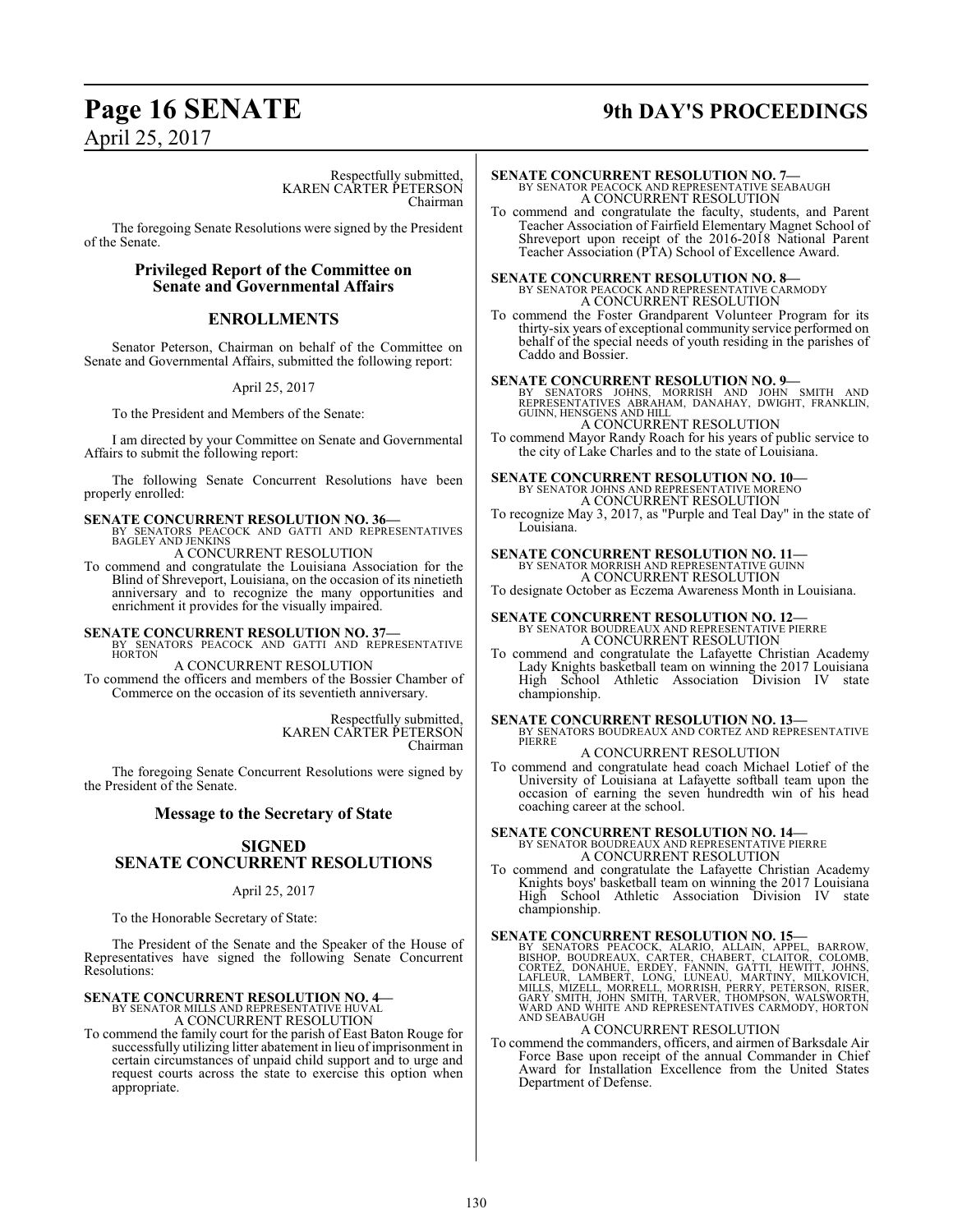# **9th DAY'S PROCEEDINGS Page 17 SENATE**

# April 25, 2017

#### **SENATE CONCURRENT RESOLUTION NO. 16—**

BY SENATOR THOMPSON AND REPRESENTATIVE FALCONER A CONCURRENT RESOLUTION

To commend and congratulate the people of Canada on their nation's 150th Anniversary of Confederation and on the Consulate General of Canada's 50th anniversary of diplomatic representation to Louisiana.

### **SENATE CONCURRENT RESOLUTION NO. 17—** BY SENATOR HEWITT AND REPRESENTATIVE CROMER A CONCURRENT RESOLUTION

To commend the Slidell Republican Women's Club on the occasion of its fiftieth anniversary as a valuable asset in supporting and being committed to the Republican party and its candidates.

**SENATE CONCURRENT RESOLUTION NO. 5—**<br>BY SENATORS CLAITOR, ALARIO, ALLAIN, APPEL, BARROW, BUSHOP, BOUDREAUX, CARTER, CHABERT, COLOMB, CORTEZ,<br>DONAHUE, ERDEY, FANNIN, GATTI, HEWITT, JOHNS, LAFLEUR,<br>LAMBERT, LONG, LUNEAU, MA

#### A CONCURRENT RESOLUTION

To commend Daniel Wesley of Central, Louisiana, for his heroic actions as a Good Samaritan to render aid during a dangerous medical emergency.

**SENATE CONCURRENT RESOLUTION NO. 6—**<br>BY SENATOR BARROW AND REPRESENTATIVES JACKSON AND SMITH

A CONCURRENT RESOLUTION To designate Tuesday, April 11, 2017, as "AKA Day" at the capitol and to commend the members of Alpha Kappa Alpha Sorority, Incorporated.

# **SENATE CONCURRENT RESOLUTION NO. 18—**<br>BY SENATOR HEWITT AND REPRESENTATIVE PEARSON<br>A CONCURRENT RESOLUTION

To commend the Louisiana Developmental Disabilities Council and its grassroots advocacy network, LaCAN, and designate April 26, 2017, as "Disability Rights Day" in Louisiana.

#### **SENATE CONCURRENT RESOLUTION NO. 19—**

BY SENATORS HEWITT, ALARIO, ALLAIN, APPEL, BARROW, BISHOP,<br>BOUDREAUX, CARTER, CHABERT, CLAITOR, COLOMB, CORTEZ,<br>DONAHUE, ERDEY, FANNIN, GATTI, JOHNS, LAFLEUR, LAMBERT,<br>LONG, LUNEAU, MARTINY, MILKOVICH, MILLS, MIZELL, MORRE A CONCURRENT RESOLUTION

To commend Randy K. Haynie upon receipt of the Outstanding Eagle Scout Award and to recognize his professional accomplishments and community service.

## **SENATE CONCURRENT RESOLUTION NO. 20—** BY SENATOR HEWITT AND REPRESENTATIVE CROMER

A CONCURRENT RESOLUTION

To designate the first week of December as "Shop Local Artists Week" in Louisiana.

# **SENATE CONCURRENT RESOLUTION NO. 23—** BY SENATOR MIZELL AND REPRESENTATIVE WHITE

A CONCURRENT RESOLUTION

To declare May 26, 2017, "John Wayne Day" at the Legislature in recognition of the legacy of an American film icon and of the work of the John Wayne Foundation in the fight against cancer.

#### **SENATE CONCURRENT RESOLUTION NO. 24—**

BY SENATORS GATTI, PEACOCK AND TARVER AND REPRESENTATIVES CARMODY, HORTON,JENKINS, REYNOLDS AND SEABAUGH

#### A CONCURRENT RESOLUTION

To express the sincere condolences of the Legislature of Louisiana upon the death of Don Martin Whittington, a lifelong resident of Benton, Louisiana and a man who loved his family and made countless contributions to his community.

#### **SENATE CONCURRENT RESOLUTION NO. 27—**

BY SENATORS COLOMB, CLAITOR AND PEACOCK AND REPRESENTATIVES STEVE CARTER, FOIL AND SMITH A CONCURRENT RESOLUTION

To commend the dedicated work and contributions of all the employees and students of LSU; to extend enduring appreciation for the university's outstanding leadership in higher education in the state; and to designate Tuesday, April 18, 2017, as LSU Day at the state capitol.

**SENATE CONCURRENT RESOLUTION NO. 25—**<br>BY SENATORS CLAITOR AND ALARIO AND REPRESENTATIVES FOIL<br>AND STEVE CARTER A CONCURRENT RESOLUTION

#### To urge and request the citizens of Louisiana to recognize the lifesaving benefits of routine colorectal screening examinations and schedule such examinations as deemed appropriate by their

physicians.

**SENATE CONCURRENT RESOLUTION NO. 26—**<br>BY SENATOR WALSWORTH AND REPRESENTATIVE HOFFMANN<br>A CONCURRENT RESOLUTION

To designate April 20, 2017, as Alzheimer's Awareness Day at the state capitol and express the continued support of the Louisiana Alzheimer's Disease Task Force's Final Report and the implementation of its recommendations.

# **SENATE CONCURRENT RESOLUTION NO. 28—**<br>BY SENATOR GARY SMITH AND REPRESENTATIVE GREGORY<br>MILLER

#### A CONCURRENT RESOLUTION

To commend Cara Ursin, a senior at Destrehan High School, on receipt of the Louisiana Gatorade Player of the Year for Girls Basketball award for the third consecutive year.

**SENATE CONCURRENT RESOLUTION NO. 29—**<br>BY SENATOR GARY SMITH AND REPRESENTATIVE GREGORY MILLER

### A CONCURRENT RESOLUTION

To commend the players and coaches of the Destrehan High School LadyCats upon winning the Louisiana High School Athletic Association Class 5A girls basketball state championship title and to congratulate the LadyCats on an outstanding 2016-2017 perfect season.

**SENATE CONCURRENT RESOLUTION NO. 30—**<br>BY SENATOR MORRELL AND REPRESENTATIVES BAGNERIS AND BOUIE

### A CONCURRENT RESOLUTION

To memorialize Congress to create a reliable, predictable stream of resources to address deferred maintenance needs in America's National Park System and to designate April 15, 2017, through April 23, 2017, as "National Park Week" in Louisiana.

SENATE CONCURRENT RESOLUTION NO. 32—<br>BY SENATORS ALARIO, ALLAIN, APPEL, BARROW, BISHOP,<br>BOUDREAUX, CARTER, CHABERT, CLAITOR, COLOMB, CORTEZ,<br>DONAHUE, ERDEY, FANNIN, GATTI, HEWITT, JOHNS, LAFLEUR,<br>LAMBERT, LONG, LUNEAU, MAR **SMITH** 

#### A CONCURRENT RESOLUTION

To commend and congratulate the coaches, gymnasts, and staff ofthe LSU Women's Gymnastics Team for a record-setting season.

# **SENATE CONCURRENT RESOLUTION NO. 34—** BY SENATOR PEACOCK AND REPRESENTATIVE SEABAUGH

A CONCURRENT RESOLUTION

To commend the librarians, staff, and administrators of the Shreve Memorial Library upon receipt of the designation, "Most Impressive Library in the state of Louisiana" from Reader's Digest.